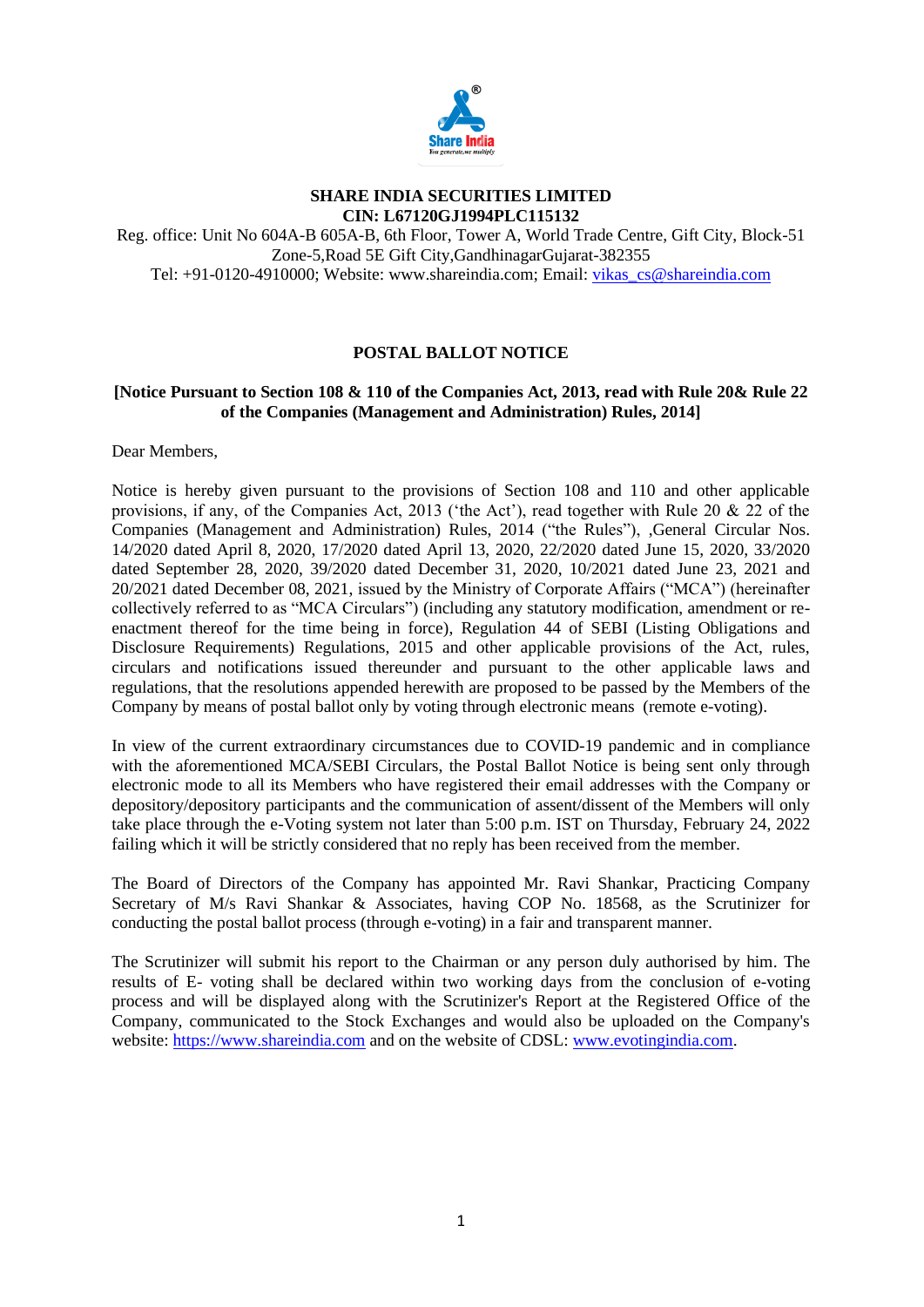### **SPECIAL BUSINESS**

#### **ITEM NO.1**

#### **To approve the Share India Employee Stock Option Scheme and grant of Employee Stock Options to the Eligible Employees of the Company under the Scheme**

To consider and, if thought fit, to pass the following resolution as a **Special Resolution**:

**"RESOLVED THAT** pursuant to the provisions of Section 62(1)(b) and all other applicable provisions of the Companies Act, 2013 ("the Act") read with the rules framed thereunder, the Securities and Exchange Board of India (Share Based Employee Benefits & Sweat Equity) Regulations, 2021(the "SEBI Regulations"), the Securities and Exchange Board of India (Listing Obligations and Disclosure Requirements) Regulations, 2015 (the "Listing Regulations"), the circulars/guidelines issued by the Securities and Exchange Board of India ("SEBI"), the Articles of Association of the Company and all other applicable regulations, rules and circulars/guidelines in force, from time to time (including any statutory modification or re-enactment thereof for the time being in force) and subject to such other approvals, permissions and sanctions, as may be necessary and such condition(s) and modification(s) as may be prescribed or imposed while granting such approvals, permissions and sanctions and subject to acceptance of such condition(s) or modification(s) by the Board of Directors of the Company (hereinafter referred to as the "Board", which term shall include the Nomination and Remuneration Committee duly constituted by the Board, which shall be designated as the Compensation Committee in pursuance of Regulation 5 of the SEBI Regulations to exercise its powers, including the powers conferred by this resolution), consent of the Members of the Company be and is hereby accorded to the Share India Employees Stock Option Scheme 2022 ("Share India ESOS 2022"/ "ESOS 2022") and to authorize the Board to create, offer, grant and issue from time to time, in one or more tranches, not exceeding 6,00,000 (Six lakhs) employee stock options under Share India ESOS 2022, exercisable into equal number of equity shares of face value of Rs. 10/‐ (Rupees Ten) each fully paid‐up of the Company, for the benefit of, such persons who are the present or future permanent employees of the Company, whether working in India or outside India, and/or to the present or future Directors of the Company, whether whole-time or not but excluding Independent Director(s) (selected on the basis of criteria decided by the Board) under the Share India ESOS 2022, but excluding employees or directors, who are promoters or persons belonging to the promoter group and director(s) who either himself or through his/her relatives or through any body-corporate, directly or indirectly, holds more than 10% of the outstanding equity shares of the Company (hereinafter referred to as "Eligible Employees").

**RESOLVED FURTHER THAT** the Board be and is hereby authorised to formulate, evolve, decide upon and implement the Share India ESOS 2022 on the terms and conditions contained therein and stated in the explanatory statement annexed hereto including instances, where such Stock Options shall lapse and to grant such number of Stock Options, to such employees and Directors of the Company, at such other price, at such time and on such terms and conditions as set out in the Share India ESOS 2022 and as the Board may in its absolute discretion think fit, subject to SEBI Regulations and other applicable laws and to make any modification(s), change(s), variation(s), alteration(s) or revision(s) in terms and conditions of the Share India ESOS 2022 from time to time including but not limited to amendments with respect to vesting period, exercise price, eligibility criteria, vesting schedule, vesting conditions, withdraw or revive the Share India ESOS 2022, as the Board may, in its absolute discretion, think fit, subject to SEBI Regulations and other applicable laws.

**RESOLVED FURTHER THAT** in case of any corporate action(s) such as rights issues, bonus issues, merger, sale of division or other reorganization of capital structure of the Company, as the case may be, the number of Stock Options and/or the shares to be allotted upon exercise of Stock Options, the issue/ exercise price, shall be reasonably adjusted in accordance with the provisions of the Share India ESOS 2022, the SEBI Regulations and other applicable laws.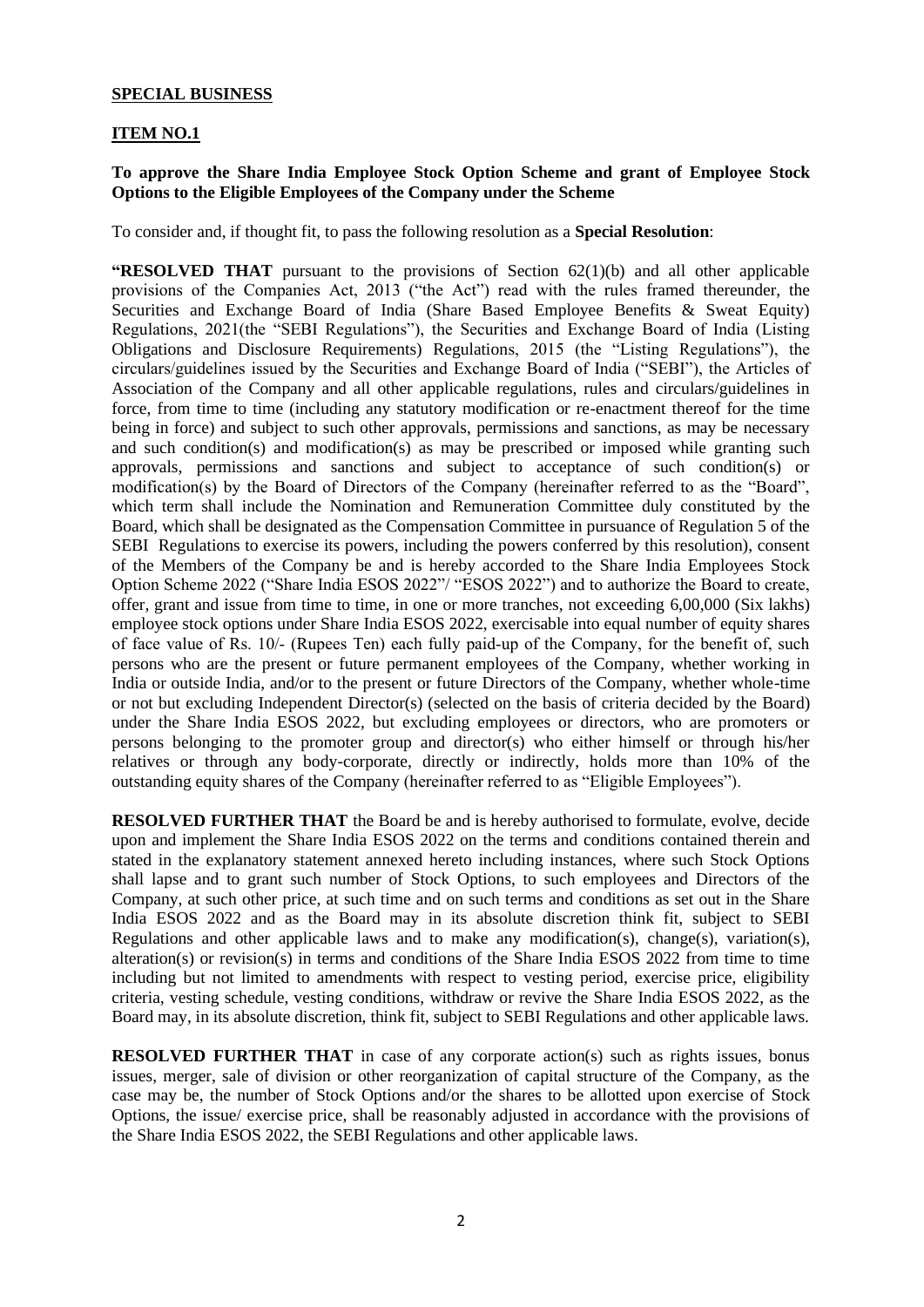**RESOLVED FURTHER THAT** the new Equity Shares to be issued and allotted by the Company upon the exercise of Stock Options shall rank pari-passu in all respect including dividend with then existing Equity Shares of the Company.

**RESOLVED FURTHER THAT** the Board be and is hereby authorised to make any variation, amendment, modification or alteration in the Share India ESOS 2022, as it may deem fit, from time to time in its absolute discretion, subject to and in conformity with the provisions of the Act, the SEBI Regulations and other applicable laws, unless such variation, amendment, modification or alteration is detrimental to the interest of the Eligible Employees, who have been granted Stock Options.

**RESOLVED FURTHER THAT** the Company shall conform to the accounting policies prescribed from time to time under the SEBI Regulations, Act and any other applicable laws and regulations to the extent relevant and applicable to Share India ESOS 2022.

**RESOLVED FURTHER THAT** the Board be and is hereby authorised to do all such acts, deeds, matters and things including the appointment of or authorizing or directing the appointment of various intermediaries, experts, professionals, independent agencies and other advisors, merchant bankers, valuers, consultants or representatives, being incidental to the effective implementation and administration of the Share India ESOS 2022, as it may, in its absolute discretion deem fit, for the aforesaid purpose and also to settle any issues, questions, difficulties or doubts that may arise in this regard at any stage, without being required to seek any further consent or approval of the shareholders of the Company to the end and intent that the shareholders shall be deemed to have given their approval thereto expressly by the authority of this resolution, and further to execute all such deeds, documents, writings and to give such directions and / or instructions as may be necessary, proper or expedient to give effect to any modification, alteration, amendment, suspension, withdrawal or termination of Share India ESOS 2022 and to take all such steps and do all such acts as may be incidental or ancillary thereto.**"**

### **ITEM NO.2**

### **Extension of the Share India Employee Stock Option Scheme 2022, to the Eligible Employees of the Subsidiary Company(ies) (present and/or future)**

To consider and, if thought fit, to pass the following resolution as a **Special Resolution**:

**"RESOLVED THAT** pursuant to the provisions of Section 62(1)(b) and all other applicable provisions of the Companies Act, 2013 ("the Act") read with the rules framed thereunder, the Securities and Exchange Board of India (Share Based Employee Benefits & Sweat Equity) Regulations, 2021 (the "SEBI Regulations"), the Securities and Exchange Board of India (Listing Obligations and Disclosure Requirements) Regulations, 2015 (the "Listing Regulations"), the circulars/guidelines issued by the Securities and Exchange Board of India ("SEBI"), the Articles of Association of the Company and all other applicable regulations, rules and circulars/guidelines in force, from time to time (including any statutory modification or re-enactment thereof for the time being in force) and subject to such other approvals, permissions and sanctions, as may be necessary and such condition(s) and modification(s) as may be prescribed or imposed while granting such approvals, permissions and sanctions and subject to acceptance of such condition(s) or modification(s) by the Board of Directors of the Company (hereinafter referred to as the "Board", which term shall include the Nomination and Remuneration Committee duly constituted by the Board, which shall be designated as the Compensation Committee in pursuance of Regulation 5 of the SEBI Regulations to exercise its powers, including the powers conferred by this resolution), consent of the Members of the Company be and is hereby accorded to create, offer, grant, issue and allot such number of Stock Options (the "Options" or "Stock Options") under the Share India Employees Stock Option Scheme 2022 ("Share India ESOS 2022"/ "ESOS 2022") and to extend the benefits of and under Share India Employees Stock Option Scheme 2022, to or for the benefit of such person(s), who are permanent employees of the present and/or future subsidiary company(ies) of the Company (whether in India or outside India), whether working in India or outside India, and / or to the directors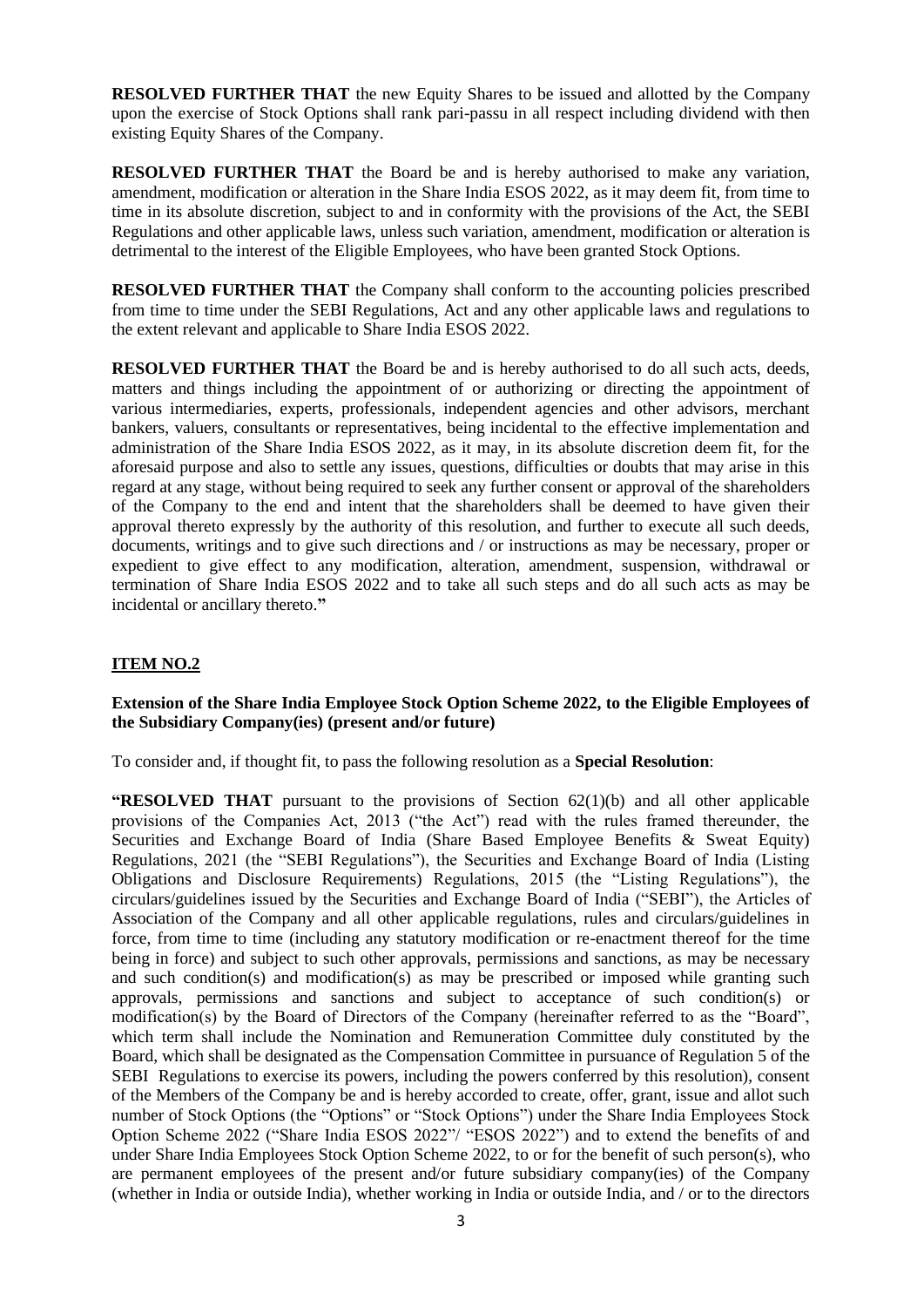of such companies, whether whole-time or not, but excluding Independent Director(s), (selected on the basis of criteria decided by the Board) under the ESOS 2022, but excluding employees/ directors, who are promoters or persons belonging to the promoter group and a director(s) who either himself or through his relative or through any body-corporate, directly or indirectly, holds more than 10% of the outstanding Equity Shares of the Company, within the overall ceiling of 6,00,000 (Six lakhs) employee stock options under Share India ESOS 2022, exercisable into equal number of equity shares of face value of Rs. 10/‐ (Rupees Ten Only) each fully paid‐up of the Company.

**RESOLVED FURTHER THAT** the Board be and is hereby authorised to formulate, evolve, decide upon and implement the Share India ESOS 2022 on the terms and conditions contained therein and stated in the explanatory statement annexed hereto including instances, where such Stock Options shall lapse and to grant such number of Stock Options, to such employees and directors of the Company, at such other price, at such time and on such terms and conditions as set out in the Share India ESOS 2022 and as the Board may in its absolute discretion think fit, subject to SEBI Regulations and other applicable laws and to make any modification(s), change(s), variation(s), alteration(s) or revision(s) in terms and conditions of the Share India ESOS 2022 from time to time including but not limited to amendments with respect to vesting period, exercise price, eligibility criteria, vesting schedule, vesting conditions, withdraw or revive the Share India ESOS 2022, as the Board may, in its absolute discretion, think fit, subject to SEBI Regulations and other applicable laws.

**RESOLVED FURTHER THAT** in case of any corporate action(s) such as rights issues, bonus issues, merger, sale of division or other reorganization of capital structure of the Company, as the case may be, the number of Stock Options and/or the shares to be allotted upon exercise of Stock Options, the issue/ exercise price, shall be reasonably adjusted in accordance with the provisions of the Share India ESOS 2022, the SEBI Regulations and other applicable laws.

**RESOLVED FURTHER THAT** the new Equity Shares to be issued and allotted by the Company upon the exercise of Stock Options shall rank pari-passu in all respect including dividend with then existing Equity Shares of the Company.

**RESOLVED FURTHER THAT** the Board be and is hereby authorised to make any variation, amendment, modification or alteration in the Share India ESOS 2022, as it may deem fit, from time to time in its absolute discretion, subject to and in conformity with the provisions of the Act, the SEBI Regulations and other applicable laws, unless such variation, amendment, modification or alteration is detrimental to the interest of the employees, who have been granted Stock Options.

**RESOLVED FURTHER THAT** the Company shall conform to the accounting policies prescribed from time to time under the SEBI Regulations, the Act and any other applicable laws and regulations to the extent relevant and applicable to Share India ESOS 2022.

**RESOLVED FURTHER THAT** the Board be and is hereby authorised to do all such acts, deeds, matters and things including the appointment of or authorizing or directing the appointment of various intermediaries, experts, professionals, independent agencies and other advisors, merchant bankers, valuers, consultants or representatives, being incidental to the effective implementation and administration of the Share India ESOS 2022, as it may, in its absolute discretion deem fit, for the aforesaid purpose and also to settle any issues, questions, difficulties or doubts that may arise in this regard at any stage, without being required to seek any further consent or approval of the shareholders of the Company to the end and intent that the shareholders shall be deemed to have given their approval thereto expressly by the authority of this resolution, and further to execute all such deeds, documents, writings and to give such directions and/or instructions as may be necessary, proper or expedient to give effect to any modification, alteration, amendment, suspension, withdrawal or termination of Share India ESOS 2022 and to take all such steps and do all such acts as may be incidental or ancillary thereto.**"**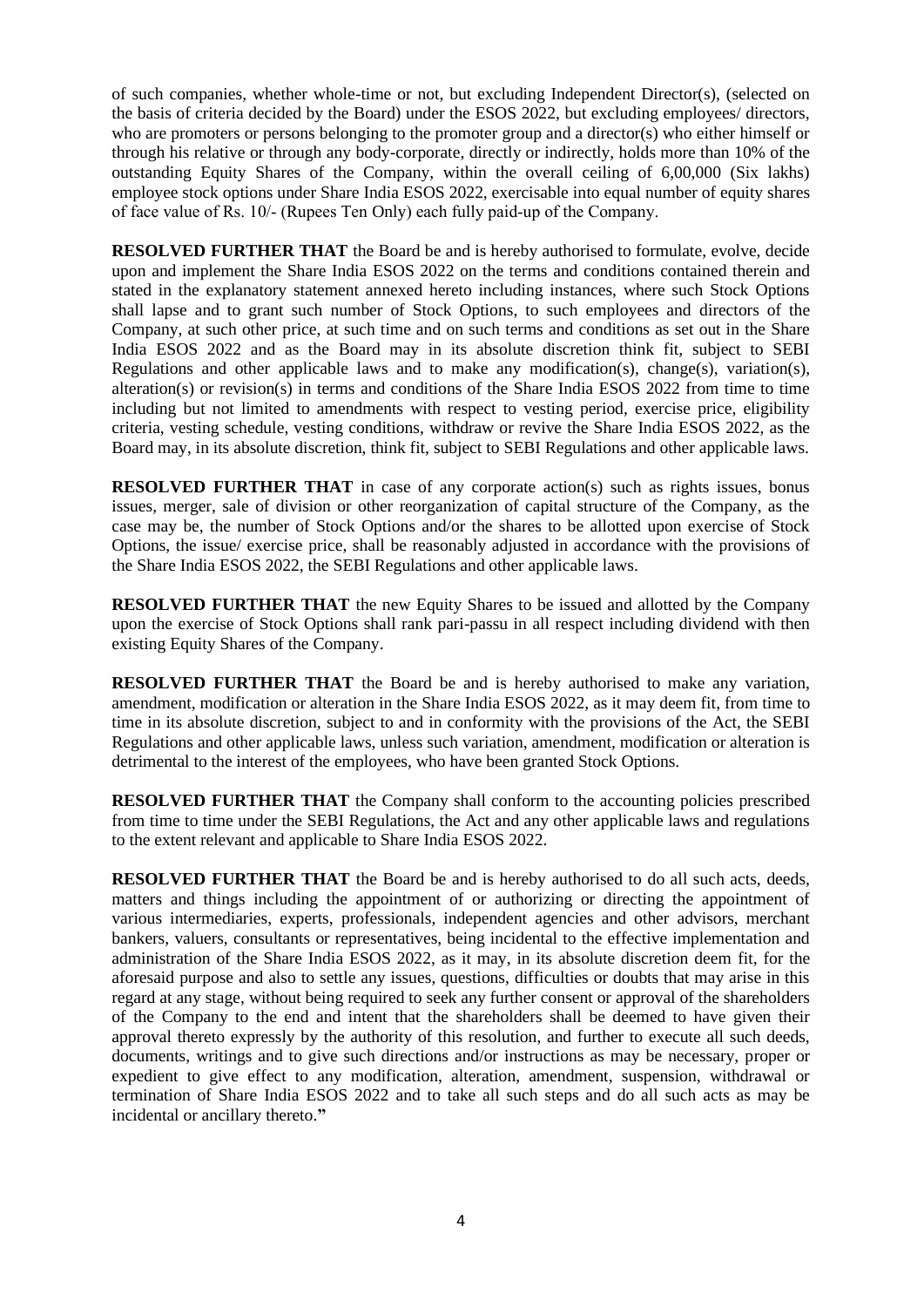# **ITEM NO.3**

## **Approval for grant of Employee Stock Options to the identified employees during any one year, equal to or exceeding one percent of the issued capital of the Company**

To consider and, if thought fit, to pass the following resolution as a **Special Resolution**:

**"RESOLVED THAT** pursuant to the provisions of Section 62(1)(b) and all other applicable provisions of the Companies Act, 2013 ("the Act") read with the rules framed thereunder, the Securities and Exchange Board of India (Share Based Employee Benefits & Sweat Equity) Regulations, 2021 (the "SEBI Regulations"), the Securities and Exchange Board of India (Listing Obligations and Disclosure Requirements) Regulations, 2015 (the "Listing Regulations"), the circulars/guidelines issued by the Securities and Exchange Board of India ("SEBI"), the Articles of Association of the Company and all other applicable regulations, rules and circulars/guidelines in force, from time to time (including any statutory modification or re-enactment thereof for the time being in force) and subject to such other approvals, permissions and sanctions, as may be necessary and such condition(s) and modification(s) as may be prescribed or imposed while granting such approvals, permissions and sanctions and subject to acceptance of such condition(s) or modification(s) by the Board of Directors of the Company (hereinafter referred to as the "Board", which term shall include the Nomination and Remuneration Committee duly constituted by the Board, which shall be designated as the Compensation Committee in pursuance of Regulation 5 of the SEBI Regulations to exercise its powers, including the powers conferred by this resolution), consent of the Members of the Company be and is hereby accorded to create, offer, grant, issue and allot such number of Stock Options (the "Options" or "Stock Options") under the Share India Employees Stock Option Scheme 2022 ("Share India ESOS 2022"/ "ESOS 2022"), to the following permanent employee and/or other any present and/or future identified eligible employees and directors of the Company and/or of the subsidiary companies, during any one year, equal to or exceeding 1.00 percent (one percent) but upto a maximum of 1.50 percent (one and a half percent) of the issued capital of the Company at the time of grant of Stock Option, within the overall ceiling of not exceeding 6,00,000 (Six lakhs) employee stock options under Share India ESOS 2022, exercisable into equal number of equity shares of face value of Rs. 10/‐ (Rupees Ten Only) each fully paid‐up of the Company:

| <b>Name</b>        | <b>Designation</b>      |
|--------------------|-------------------------|
| Mr. Kunal Nandwani | <b>IBT</b> Product Head |

**RESOLVED FURTHER THAT** the Board be and is hereby authorised to do all such acts, deeds, matters and things being incidental to the effective implementation and administration of the Share India ESOS 2022, as it may, in its absolute discretion deem fit, for the aforesaid purpose and also to settle any issues, questions, difficulties or doubts that may arise in this regard at any stage, without being required to seek any further consent or approval of the shareholders of the Company to the end and intent that the shareholders shall be deemed to have given their approval thereto expressly by the authority of this resolution, and further to execute all such deeds, documents, writings and to give such directions and/or instructions as may be necessary, proper or expedient to give effect to any modification, alteration, amendment, suspension, withdrawal or termination of Share India ESOS 2022 and to take all such steps and do all such acts as may be incidental or ancillary thereto.**"**

> For and on behalf of the Board of Directors **Share India Securities Limited**

**Sd/- Mr. VikasAggarwal Company Secretary & Compliance Officer Date:** 21.01.2022 Membership No.: FCS 5512 **Place:** Noida **Address: 1/10101, Gali No. 3K, West** Gorakh Park, Shahdara, Delhi-110032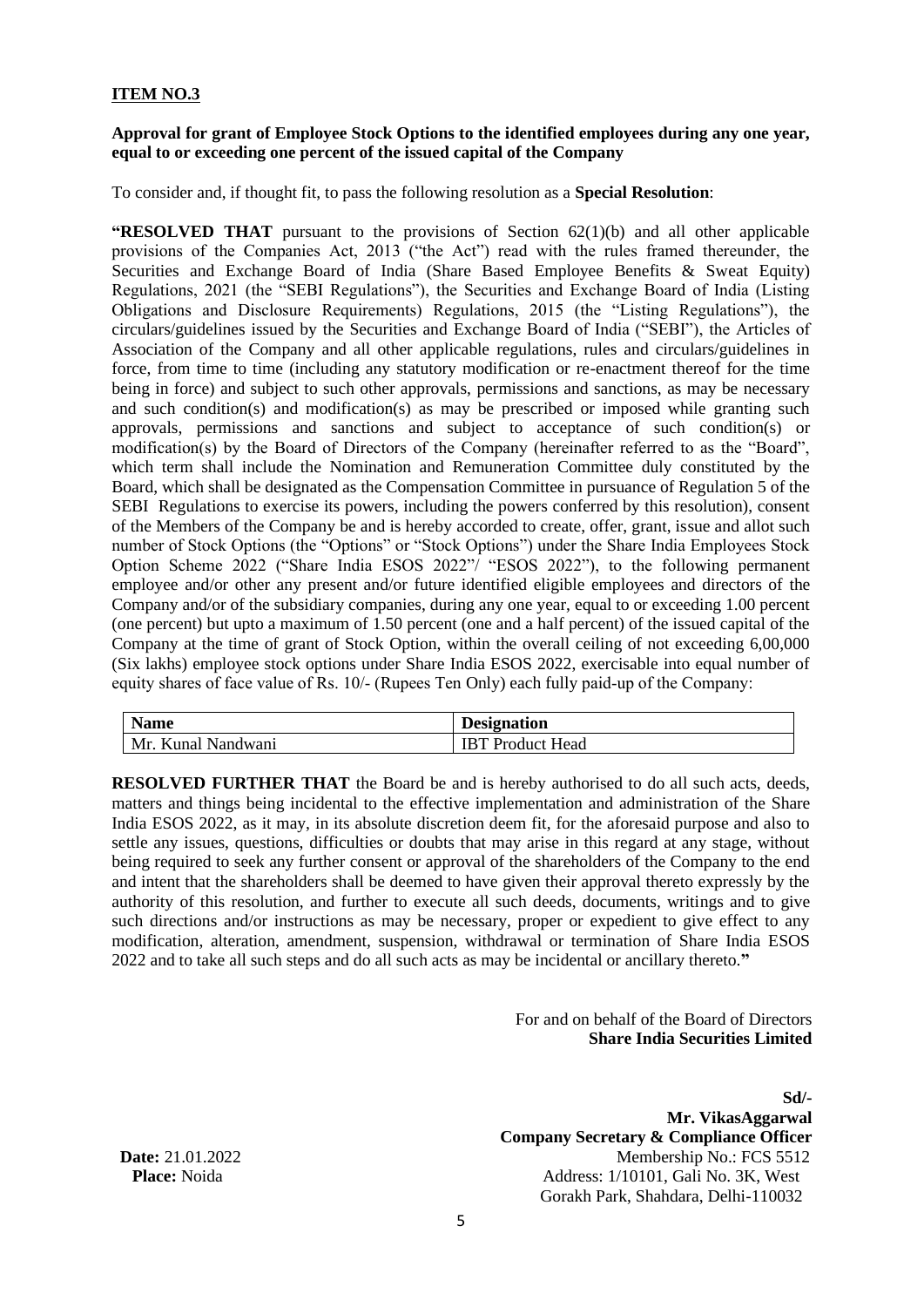### **Notes**

- a) The Explanatory Statement pursuant to Section 102 of the Companies Act, 2013, setting out all material facts and reasons for all the aforesaid special business is annexed hereto.
- b) In view of the ongoing COVID-19 pandemic and the provisions of General Circular Nos. 14/2020 dated April 8, 2020, 17/2020 dated April 13, 2020, 22/2020 dated June 15, 2020, 33/2020 dated September 28, 2020 , 39/2020 dated December 31, 2020, 10/2021 dated June 23, 2021 and 20/2021 dated December 08, 2021, issued by the Ministry of Corporate Affairs ("MCA") (hereinafter collectively referred to as "MCA Circulars"), this Postal Ballot Notice is being sent only through electronic mode to all its Members who have registered their email addresses with the Company or depository/depository participants as on the close of working hours on Friday, January 21, 2022 i.e. "the cut-off date". The Company expresses its inability to dispatch hard copy of this Postal Ballot Notice, Postal Ballot forms and pre-paid Business Reply Envelope to the Members for this Postal Ballot. Accordingly, the members may note that communication of the assent or dissent of the Members would take place through the remote e-Voting system only.
- c) In compliance with the provisions of Section 108 and 110 of the Companies Act, 2013 read with Rules 20 and 22 of the Companies (Management and Administration) Rules, 2014 and Regulation 44 of the SEBI (Listing Obligations and Disclosure Requirements) Regulations, 2015, and the MCA Circulars, the Company is pleased to offer remote e-Voting facility to its shareholders to vote on the resolution. For this purpose, the Company has entered into an agreement with CSDL (Central Depository Services Limited) for facilitating remote e-voting to enable the Shareholders to cast their votes electronically.
- d) Voting Rights shall be reckoned on the paid-up value of the shares registered in the name of the members as on Friday, January 21, 2022 i.e. "the cut-off date".
- e) The e-voting shall commence on Wednesday, January 26, 2022 at 9.00 AM IST and end on Thursday, February 24, 2022 at 5.00 PM IST.
- f) Once the vote on the Resolutions is cast by the Members, the Members shall not be allowed to change it subsequently.
- g) Mr. Ravi Shankar, Practicing Company Secretary of M/s. Ravi Shankar &Associates having COP No. 18568 has been appointed as Scrutinizer for conducting the Postal Ballot in accordance with the law in a fair and transparent manner.
- h) Members may note that this Postal Ballot Notice will also be available on the website of the Company viz., [https://www.shareindia.com](https://www.shareindia.com/) and on the website of Central Depository Services Limited (CDSL): [www.evotingindia.com](http://www.evotingindia.com/) and shall also be available on the websites of the Stock Exchanges at www.bseindia.com and [www.nseindia.com.](http://www.nseindia.com/)
- i) All the documents referred to in explanatory statement, if any, will be available for inspection at the Registered Office of the Company on all working days during the business hours of the Company from the date of dispatch of notice through email up to the last date of e-voting, i.e., Thursday, February 24, 2022.
- j) In support of the "Green Initiative" members of the Company are requested to register their e-mail I'd with Company by making a specific request quoting their Folio No./Client ID & DP ID to the Company or to Registrar and Transfer Agent (RTA).
- k) Members are requested to kindly mention their DP ID and Client Id number in all their correspondence with the Company's Registrar in order to reply to their queries promptly.
- l) The Scrutinizer will submit his report to the Chairman or any person duly authorised by him. The Chairman will, or in his absence, any Director duly authorised by the Chairman, will announce the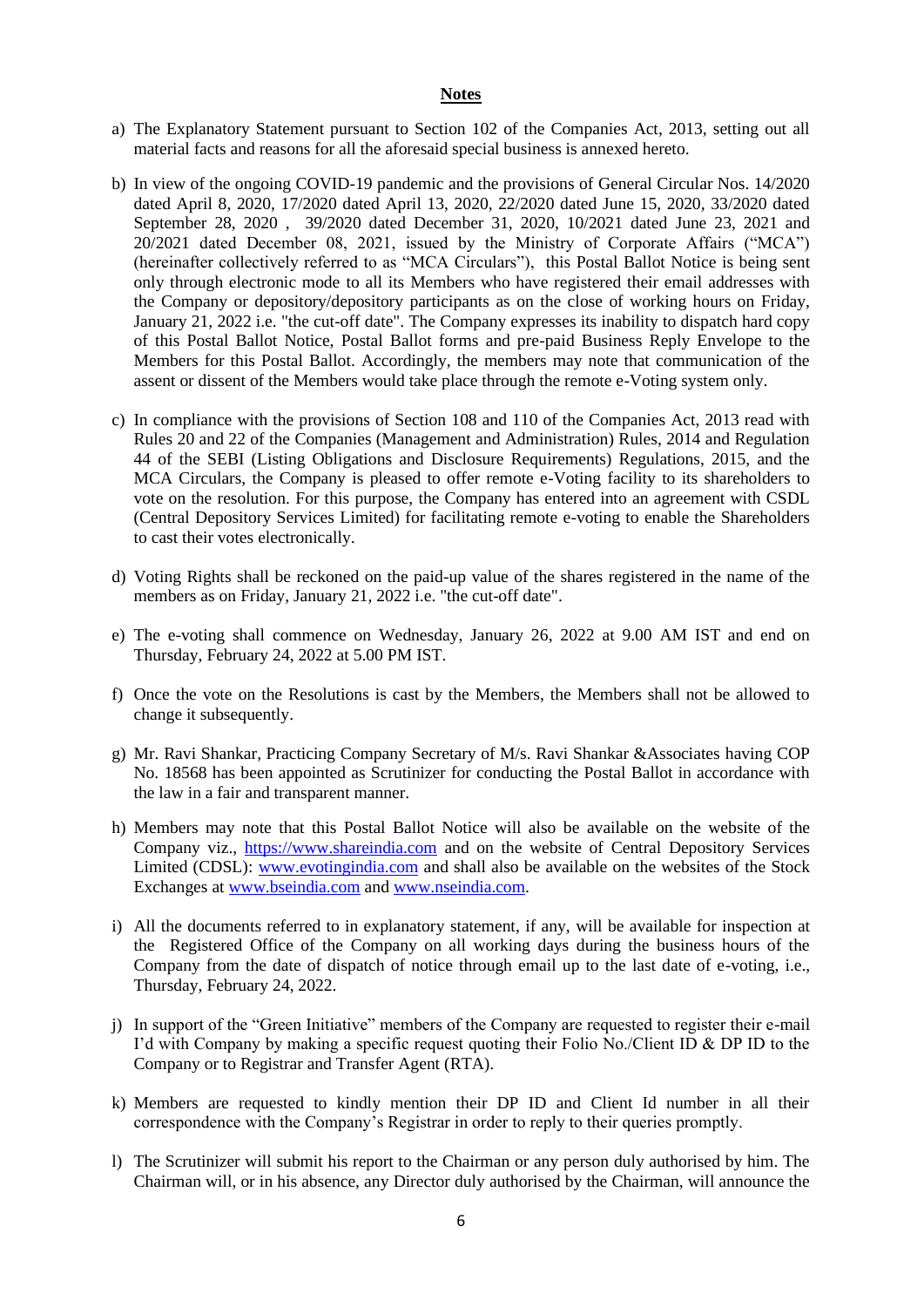results of Voting by Postal Ballot on before 28.02.2022.The last date specified by the Company for e-voting shall be the date on which the resolutions would be deemed to have been passed, if approved by the requisite majority. The Scrutinizer's decision on the validity of the votes cast through Postal Ballot shall be final. The Results along with Scrutinizer's Report of the Postal Ballot will be displayed at the Registered Office, placed on the Website of the Company i.e. www.shareindia.com and on the website of CDSL i.e. [www.evotingindia.com](http://www.evotingindia.com/) and shall simultaneously be intimated to the Stock Exchanges on which the shares of the Company are listed.

m) Contact details of the person responsible to address the queries/grievances connected with the voting by Postal Ballot including voting by electronic means are as under:

| Company                                | <b>Registrar and Share Transfer Agent</b> |
|----------------------------------------|-------------------------------------------|
| Mr. Vikas Aggarwal                     | M/s Bigshare Services Private Limited     |
| Company Secretary & Compliance Officer | Tel-011 2352 2373                         |
| Tel:+91-0120-4910000                   | E-mail id: www.bigshareonline.com         |
| E- mail: vikas_cs@shareindia.com       |                                           |

n) In this Notice and the statement of material facts, the term "shareholder(s)" and "member(s)" are used interchangeably.

## **PROCESS FOR THOSE SHAREHOLDERS WHOSE EMAIL/MOBILE NO. ARE NOT REGISTERED WITH THE COMPANY/ DEPOSITORIES.**

- 1. For Physical shareholders Please provide necessary details like Folio No., Name of shareholder, scanned copy of the share certificate (front and back), PAN (self attested scanned copy of PAN card), AADHAR (self attested scanned copy of Aadhar Card) by email to Company/RTA email id.
- 2. For Demat shareholders Please update your email id & mobile no. with your respective Depository Participant (DP).
- 3. For Individual Demat shareholders Please update your email id & mobile no. with your respective Depository Participant (DP) which is mandatory while e-Voting through Depository.

If you have any queries or issues regarding e-Voting from the CDSL e-Voting System, you can write an email to [helpdesk.evoting@cdslindia.com](mailto:helpdesk.evoting@cdslindia.com) or contact at 022-23058738 and 022- 23058542/43.

All grievances connected with the facility for voting by electronic means may be addressed to Mr. Rakesh Dalvi, Sr. Manager, Central Depository Services (India) Limited (CDSL), A Wing, 25th Floor, Marathon Futurex, Mafatlal Mill Compounds, N M Joshi Marg, Lower Parel (East), Mumbai - 400013 or send an email to [helpdesk.evoting@cdslindia.com](mailto:helpdesk.evoting@cdslindia.com) or call on 022- 23058542/43.

### **THE PROCEDURE AND INSTRUCTIONS FOR E-VOTING ARE AS UNDER:**

#### **Members are requested to follow the instructions below to cast their vote through E-Voting.**

(i) The voting period begins on Wednesday, January 26, 2022 at 9.00 AM IST and end on Thursday, February 24, 2022 at 5.00 PM IST. During this period shareholders' of the Company, holding shares either in physical form or in dematerialized form, as on the cut-off date i.e. Friday January 21, 2022 may cast their vote electronically. The e-voting module shall be disabled by CDSL for voting thereafter.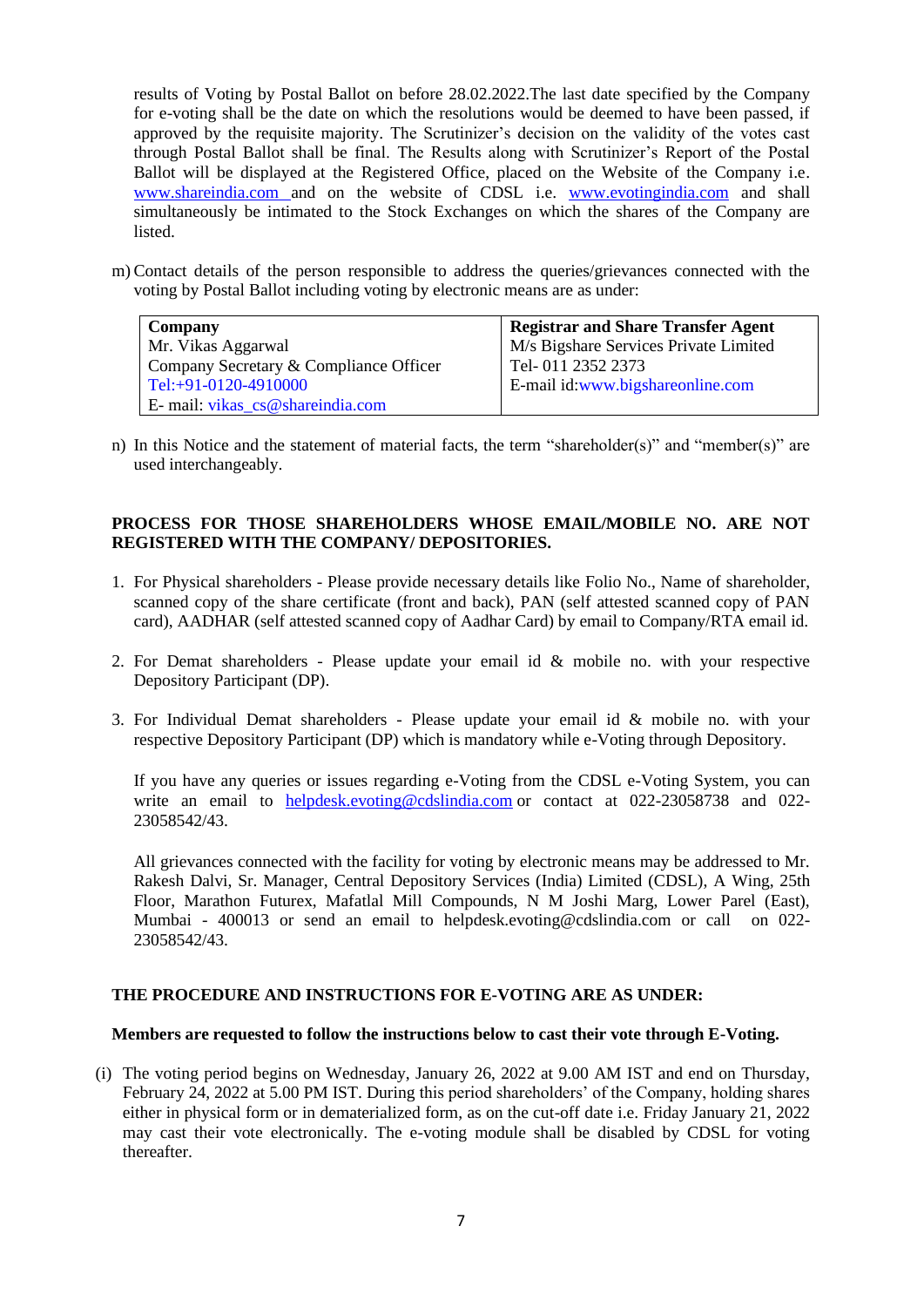(ii) Pursuant to SEBI Circular No. SEBI/HO/CFD/CMD/CIR/P/2020/242 dated 09.12.2020, under Regulation 44 of Securities and Exchange Board of India (Listing Obligations and Disclosure Requirements) Regulations, 2015, listed entities are required to provide remote e-voting facility to its shareholders, in respect of all shareholders' resolutions. However, it has been observed that the participation by the public non-institutional shareholders/retail shareholders is at a negligible level.

Currently, there are multiple e-voting service providers (ESPs) providing e-voting facility to listed entities in India. This necessitates registration on various ESPs and maintenance of multiple user IDs and passwords by the shareholders.

In order to increase the efficiency of the voting process, pursuant to a public consultation, it has been decided to enable e-voting to **all the demat account holders**, **by way of a single login credential, through their demat accounts/ websites of Depositories/ Depository Participants**. Demat account holders would be able to cast their vote without having to register again with the ESPs, thereby, not only facilitating seamless authentication but also enhancing ease and convenience of participating in e-voting process.

(iii) In terms of **SEBI circular no. SEBI/HO/CFD/CMD/CIR/P/2020/242 dated December 9, 2020** on e-Voting facility provided by Listed Companies, Individual shareholders holding securities in demat mode are allowed to vote through their demat account maintained with Depositories and Depository Participants. Shareholders are advised to update their mobile number and email Id in their demat accounts in order to access e-Voting facility.

Pursuant to above said SEBI Circular**,** Login method for e-Voting **for Individual shareholders holding securities in Demat mode** is given below:

| <b>Type of shareholders</b>                                                 | <b>Login Method</b>                                                                                                                                                                                                                                                                                                                                                                                                                                                                                                                                                                                      |
|-----------------------------------------------------------------------------|----------------------------------------------------------------------------------------------------------------------------------------------------------------------------------------------------------------------------------------------------------------------------------------------------------------------------------------------------------------------------------------------------------------------------------------------------------------------------------------------------------------------------------------------------------------------------------------------------------|
| Individual<br>Shareholders holding<br>securities in Demat<br>mode with CDSL | 1) Users who have opted for CDSL Easi/Easiest facility, can<br>login through their existing user id and password. Option will be<br>made available to reach e-Voting page without any further<br>authentication. The URL for users to login to Easi/Easiest are:<br>https://web.cdslindia.com/myeasi/home/login<br>visit<br>or<br>www.cdslindia.com and click on Login icon and select New<br>System Myeasi.                                                                                                                                                                                             |
|                                                                             | 2) After successful login the Easi/Easiest user will be able to see<br>the e-Voting option for eligible companies where the evoting is in<br>progress as per the information provided by company. On clicking<br>the evoting option, the user will be able to see e-Voting page of the<br>e-Voting service provider for casting your vote during the remote<br>e-Voting period. Additionally, there is also links provided to<br>access the system of all e-Voting Service Providers i.e.<br>CDSL/NSDL/KARVY/LINKINTIME, so that the user can visit<br>the e-Voting service providers' website directly. |
|                                                                             | 3) If the user is not registered for Easi/Easiest, option to register<br>is<br>available<br>at<br>https://web.cdslindia.com/myeasi/Registration/EasiRegistration.                                                                                                                                                                                                                                                                                                                                                                                                                                        |
|                                                                             | 4) Alternatively, the user can directly access e-Voting page by<br>providing Demat Account Number and PAN No. from a e-Voting<br>link available on www.cdslindia.com home page. The system will<br>authenticate the user by sending OTP on registered Mobile &<br>Email as recorded in the Demat Account. After successful                                                                                                                                                                                                                                                                               |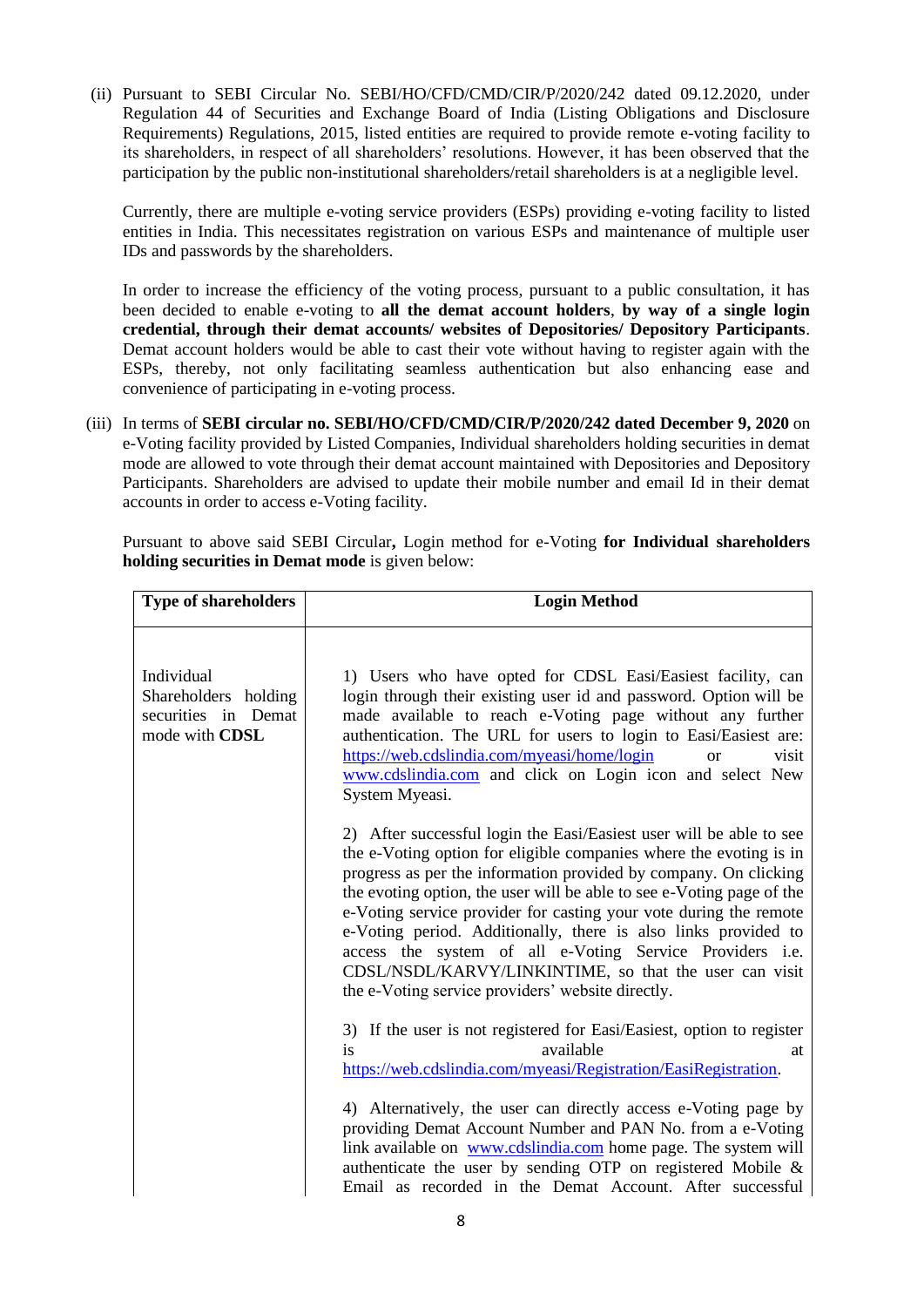|                                                                                                                                           | authentication, user will be able to see the e-Voting optionwhere<br>the evoting is in progress and also able to directly access the<br>system of all e-Voting Service Providers.                                                                                                                                                                                                                                                                                                                                                                                                                                                                                                                                                                                                                                                                      |
|-------------------------------------------------------------------------------------------------------------------------------------------|--------------------------------------------------------------------------------------------------------------------------------------------------------------------------------------------------------------------------------------------------------------------------------------------------------------------------------------------------------------------------------------------------------------------------------------------------------------------------------------------------------------------------------------------------------------------------------------------------------------------------------------------------------------------------------------------------------------------------------------------------------------------------------------------------------------------------------------------------------|
| Individual<br>Shareholders holding<br>securities in demat<br>mode with NSDL                                                               | 1) If you are already registered for NSDL IDeAS facility, please<br>visit the e-Services website of NSDL. Open web browser by typing<br>the following URL: https://eservices.nsdl.com either on a Personal<br>Computer or on a mobile. Once the home page of e-Services is<br>launched, click on the "Beneficial Owner" icon under "Login"<br>which is available under 'IDeAS' section. A new screen will open.<br>You will have to enter your User ID and Password. After<br>successful authentication, you will be able to see e-Voting<br>services. Click on "Access to e-Voting" under e-Voting services<br>and you will be able to see e-Voting page. Click on company name<br>or e-Voting service provider name and you will be re-directed to e-<br>Voting service provider website for casting your vote during the<br>remote e-Voting period. |
|                                                                                                                                           | 2) If the user is not registered for IDeAS e-Services, option to<br>register is available at https://eservices.nsdl.com. Select "Register<br><b>IDeAS</b><br>for<br>"Portal"<br>click<br>Online<br>or<br>at<br>https://eservices.nsdl.com/SecureWeb/IdeasDirectReg.jsp.                                                                                                                                                                                                                                                                                                                                                                                                                                                                                                                                                                                |
|                                                                                                                                           | 3) Visit the e-Voting website of NSDL. Open web browser by<br>typing the following URL: https://www.evoting.nsdl.com/ either<br>on a Personal Computer or on a mobile. Once the home page of e-<br>Voting system is launched, click on the icon "Login" which is<br>available under 'Shareholder/Member' section. A new screen will<br>open. You will have to enter your User ID (i.e. your sixteen<br>digitdemat account number hold with NSDL), Password/OTP and<br>a Verification Code as shown on the screen. After successful<br>authentication, you will be redirected to NSDL Depository site<br>wherein you can see e-Voting page. Click on company name or e-<br>Voting service provider name and you will be redirected to e-<br>Voting service provider website for casting your vote during the<br>remote e-Voting period.                 |
| Individual<br>Shareholders (holding<br>securities in<br>demat<br>mode) login through<br><b>Depository</b><br>their<br><b>Participants</b> | You can also login using the login credentials of your demat<br>account through your Depository Participant registered with<br>NSDL/CDSL for e-Voting facility. After Successful login, you<br>will be able to see e-Voting option. Once you click on e-Voting<br>option, you will be redirected to NSDL/CDSL Depository site after<br>successful authentication, wherein you can see e-Voting feature.<br>Click on company name or e-Voting service provider name and<br>you will be redirected to e-Voting service provider website for<br>casting your vote during the remote e-Voting period.                                                                                                                                                                                                                                                      |

**Important note:** Members who are unable to retrieve User ID/ Password are advised to use Forget User ID and Forget Password option available at abovementioned website.

**Helpdesk for Individual Shareholders holding securities in demat mode for any technical issues related to login through Depository i.e. CDSL and NSDL**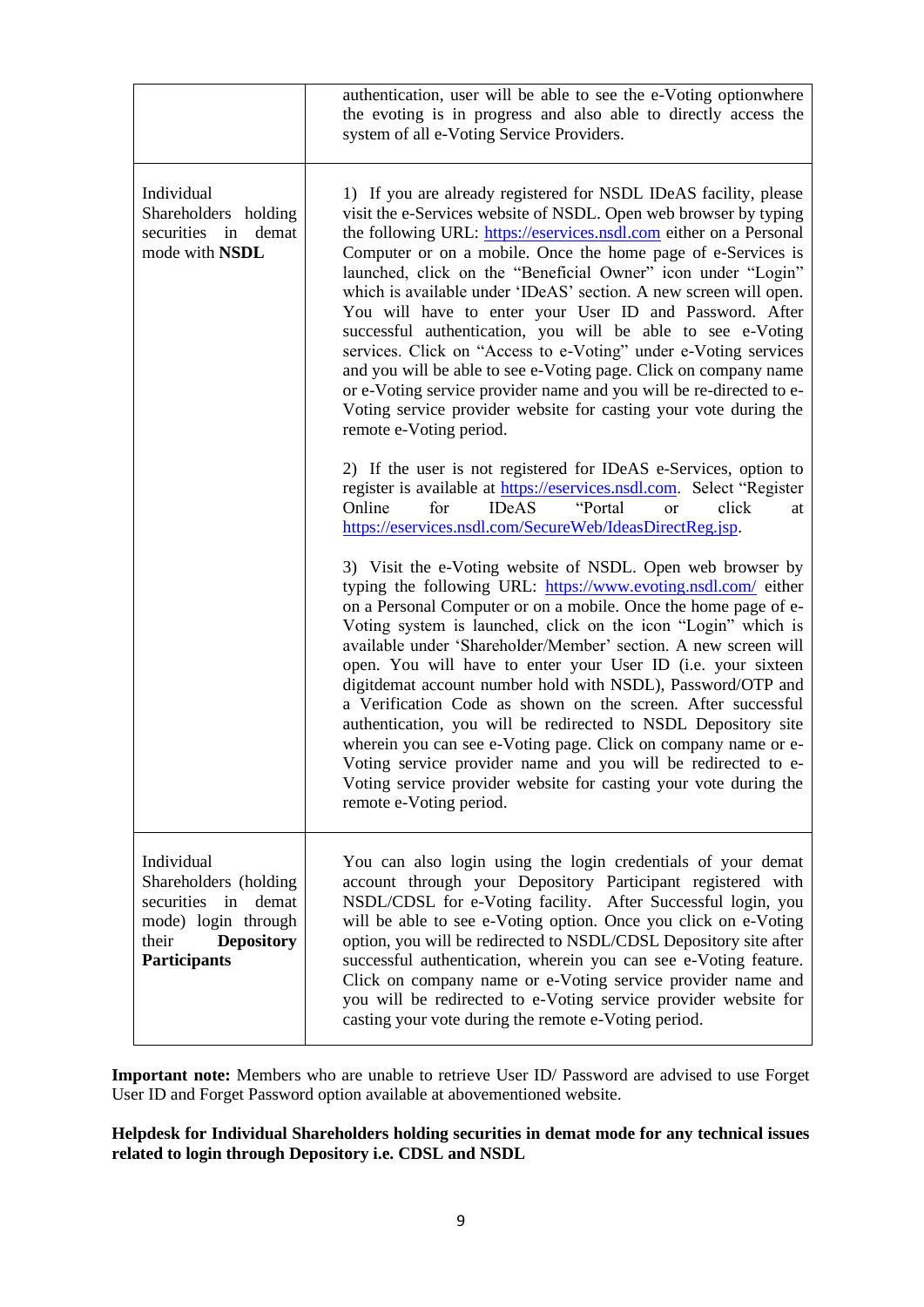| Login type                         | <b>Helpdesk details</b>                                |
|------------------------------------|--------------------------------------------------------|
| Individual                         | Members facing any technical issue in login can        |
| Shareholders                       | contact CDSL helpdesk by sending a request at          |
| holding                            | helpdesk.evoting@cdslindia.comor contact at 022-       |
| securities in Demat mode with CDSL | 23058738 and 22-23058542-43.                           |
| Individual                         | Members facing any technical issue in login can        |
| Shareholders                       | contact NSDL helpdesk by sending a request at          |
| holding                            | evoting@nsdl.co.in or call at toll free no.: 1800 1020 |
| securities in Demat mode with NSDL | 990 and 1800 22 44 30                                  |

# (iv) Login method for e-Voting for **shareholders other than individual shareholders holding in Demat form & physical shareholders.**

- 1) The shareholders should log on to the e-voting website [www.evotingindia.com.](http://www.evotingindia.com/)
- 2) Click on "Shareholders" module.
- 3) Now enter your User ID
	- a. For CDSL: 16 digits beneficiary ID,
	- b. For NSDL: 8 Character DP ID followed by 8 Digits Client ID,
	- c. Shareholders holding shares in Physical Form should enter Folio Number registered with the Company.
- 4) Next enter the Image Verification as displayed and Click on Login.

5) If you are holding shares in demat form and had logged on to [www.evotingindia.com](http://www.evotingindia.com/) and voted on an earlier e-voting of any company, then your existing password is to be used.

6) If you are a first-time user follow the steps given below:

|                         | For Shareholders holding shares in Demat Form other than individual and<br><b>Physical Form</b>                                                                                     |  |
|-------------------------|-------------------------------------------------------------------------------------------------------------------------------------------------------------------------------------|--|
| <b>PAN</b>              | Enter your 10 digit alpha-numeric *PAN issued by Income Tax Department<br>(Applicable for both demat shareholders as well as physical shareholders)                                 |  |
|                         | • Shareholders who have not updated their PAN<br>with the<br>Company/Depository Participant are requested to use the sequence<br>number sent by Company/RTA or contact Company/RTA. |  |
| Dividend<br>Bank        | Enter the Dividend Bank Details or Date of Birth (in dd/mm/yyyy format) as                                                                                                          |  |
| Details                 | recorded in your demat account or in the company records in order to login.                                                                                                         |  |
| <b>OR</b><br>of<br>Date | If both the details are not recorded with the depository or company,<br>$\bullet$                                                                                                   |  |
| Birth (DOB)             | please enter the member id / folio number in the Dividend Bank details                                                                                                              |  |
|                         | field as mentioned in instruction (3).                                                                                                                                              |  |

- (v) After entering these details appropriately, click on "SUBMIT" tab.
- (vi) Shareholders holding shares in physical form will then directly reach the Company selection screen. However, shareholders holding shares in demat form will now reach 'Password Creation' menu wherein they are required to mandatorily enter their login password in the new password field. Kindly note that this password is to be also used by the demat holders for voting for resolutions of any other company on which they are eligible to vote, provided that company opts for e-voting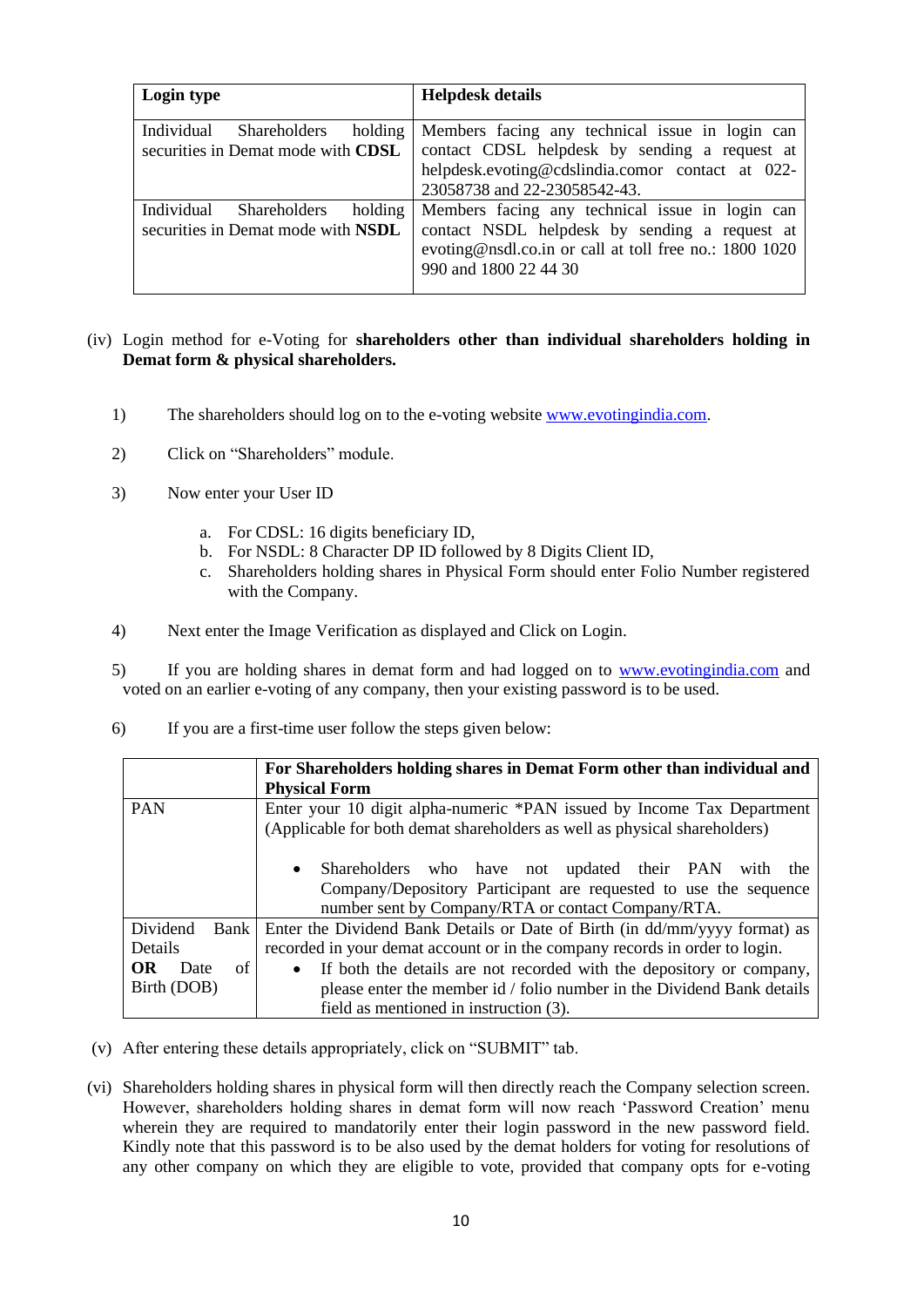through CDSL platform. It is strongly recommended not to share your password with any other person and take utmost care to keep your password confidential.

- (vii) For shareholders holding shares in physical form, the details can be used only for e-voting on the resolutions contained in this Notice.
- (viii) Click on the EVSN for the relevant <Company Name> on which you choose to vote.
- (ix) On the voting page, you will see "RESOLUTION DESCRIPTION" and against the same the option "YES/NO" for voting. Select the option YES or NO as desired. The option YES implies that you assent to the Resolution and option NO implies that you dissent to the Resolution.
- (x) Click on the "RESOLUTIONS FILE LINK" if you wish to view the entire Resolution details.
- (xi) After selecting the resolution, you have decided to vote on, click on "SUBMIT". A confirmation box will be displayed. If you wish to confirm your vote, click on "OK", else to change your vote, click on "CANCEL" and accordingly modify your vote.
- (xii) Once you "CONFIRM" your vote on the resolution, you will not be allowed to modify your vote.
- (xiii) You can also take a print of the votes cast by clicking on "Click here to print" option on the Voting page.
- (xiv) If a demat account holder has forgotten the login password then Enter the User ID and the image verification code and click on Forgot Password & enter the details as prompted by the system.

#### (xv) **Facility for Non – Individual Shareholders and Custodians –Remote Voting**

- Non-Individual shareholders (i.e. other than Individuals, HUF, NRI etc.) and Custodians are required to log on to [www.evotingindia.com](http://www.evotingindia.com/) and register themselves in the "Corporates" module.
- A scanned copy of the Registration Form bearing the stamp and sign of the entity should be emailed to [helpdesk.evoting@cdslindia.com.](mailto:helpdesk.evoting@cdslindia.com)
- After receiving the login details a Compliance User should be created using the admin login and password. The Compliance User would be able to link the account(s) for which they wish to vote on.
- The list of accounts linked in the login should be mailed to helpdesk.evoting@cdslindia.com and on approval of the accounts they would be able to cast their vote.
- A scanned copy of the Board Resolution and Power of Attorney (POA) which they have issued in favour of the Custodian, if any, should be uploaded in PDF format in the system for the scrutinizer to verify the same.
- Alternatively Non Individual shareholders are required to send the relevant Board Resolution/ Authority letter etc. together with attested specimen signature of the duly authorized signatory who are authorized to vote, to the Scrutinizer and to the Company at the email address viz; vikas  $cs@shareindia.com$  (designated email address by company), if they have voted from individual tab & not uploaded same in the CDSL e-voting system for the scrutinizer to verify the same.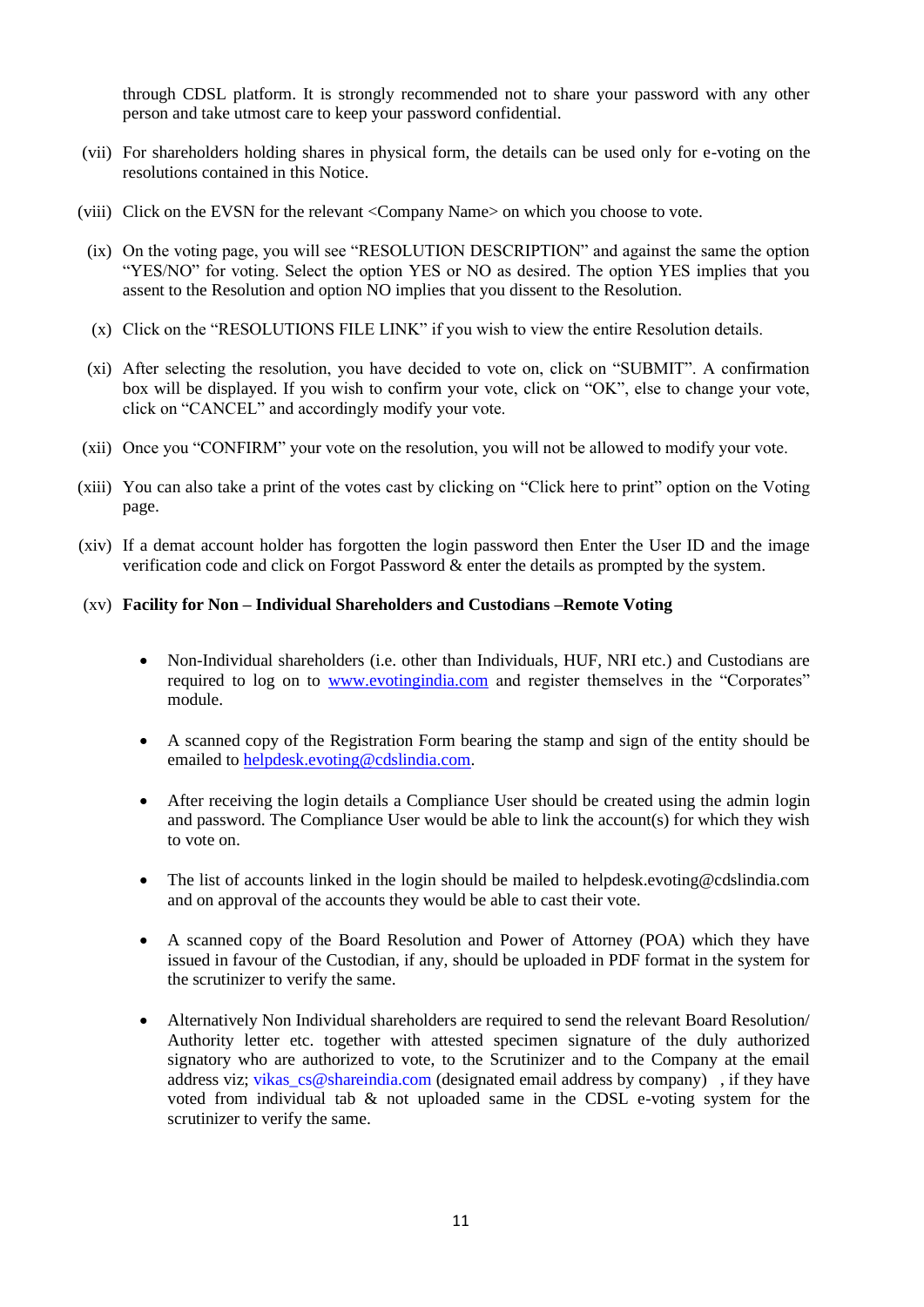#### **EXPLANATORY STATEMENT**

*(Pursuant to the Provisions of Section 102 of the Companies Act, 2013)*

### **Item Nos. 1, 2 and 3:**

Stock Options have long been recognized internationally as an effective instrument to align the interest of employees with those of the Company and its Shareholders, providing an opportunity to employees to share the growth of the Company, and to create long term wealth in the hands of the employees. It creates a sense of ownership between the Company and its employees, paving the way for a unified approach to the common objective of enhancing overall Shareholder's value.

Your Company is proposing to introduce an Employee Stock Option Scheme for the employees and the directors of the Company to remunerate them for their service and the expertise they bring to the organization. The scheme is titled Share India Employees Stock Option Scheme 2022 ("Share India ESOS 2022"/ "ESOS 2022")

Board of Directors ("the Board") of the Company in their meeting held on January 21, 2022 approved introduction of Share India Employees Stock Option Scheme 2022, subject to the approval of the Members and the provisions of the Securities and Exchange Board of India (Share Based Employee Benefits & Sweat Equity) Regulations, 2021 (the "SEBI Regulations") and authorized the Compensation Committee/ Nomination & Remuneration Committee ("the Committee"), to formulate the terms and conditions of Share India ESOS 2022 and to administer and implement the same in accordance with the provisions of the SEBI Regulations. The Nomination and Remuneration Committee of Directors of the Company shall act as the Compensation Committee under Regulation 5 of the SEBI Regulations, which has been authorised to inter alia formulate, administer and supervise Share India ESOS 2022 including framing of its terms and conditions in terms of the SEBI Regulations.

The Company seeks Members' approval in respect of the aforesaid scheme and grant of stock options to its present and future permanent Employees and Directors of the Company and/or Subsidiary Company(ies) (present and/or future, if any) to the extent and in the manner as may be permissible under the relevant provisions of the Companies Act, 2013, rules made there under and the SEBI Regulations as amended, whether in India or abroad ('Eligible Employees').

The following would, inter alia, be the broad terms and conditions of Share India ESOS 2022:

### **a) Brief description of the Scheme:**

Share India Employees Stock Option Scheme, 2022 is intended to reward the eligible employees [as selected by the Nomination and Remuneration Committee (also referred to as "NRC/Committee")], for their performance and to motivate them to contribute to the growth and profitability of the Company and also to retain them by way of issuing employee stock options. Subject to applicable law and terms and conditions of the Scheme, the eligible employees shall be entitled to subscribe to the equity shares within certain time period ("Exercise Period") upon fulfilment of such conditions ("Vesting") and payment of an exercise price ("Exercise Price").

### **b) Total number of Options to be granted:**

The aggregate number of the Options that may be granted under Share India Employees Stock Option Scheme 2022 shall not exceed 6,00,000 (six lakhs) options, exercisable into equal number of equity shares of face value of Rs. 10/- (Rupees Ten) each fully paid-up of the Company.

Provided that all Options that have lapsed (including those having lapsed by way of forfeiture) shall be added back to the number of Options that are pending to be granted.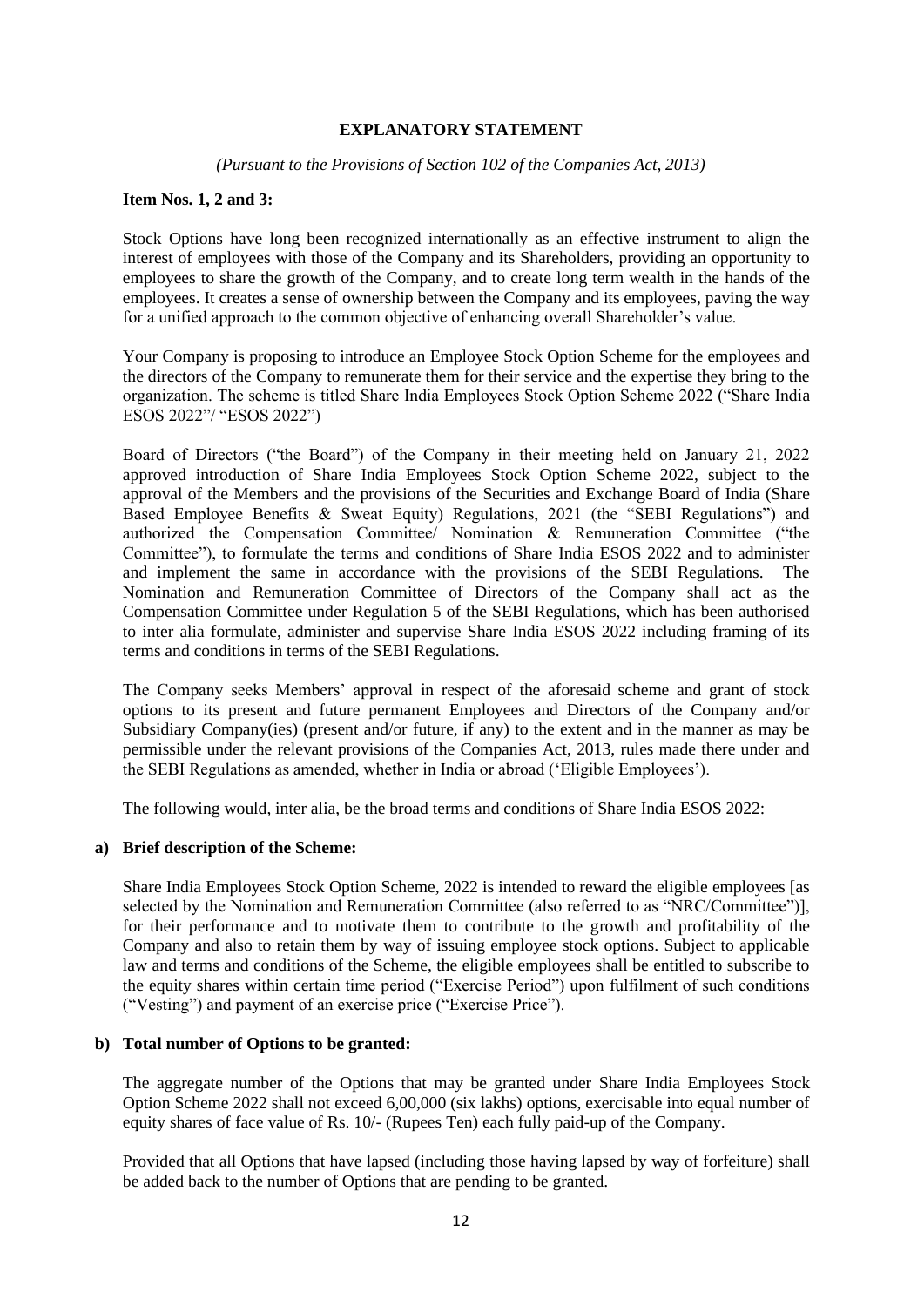It is clarified that, in case of any corporate action(s) such as rights issues, bonus issues, merger, sale of division or other reorganization of capital structure of the Company, as the case may be, the number of Stock Options and/or the shares to be allotted upon exercise of Stock Options, the issue/ exercise price, shall be reasonably adjusted in accordance with the provisions of the Share India ESOS 2022, the SEBI Regulations and other applicable laws.

## **c) Identification of classes of employees entitled to participate in Share India ESOS 2022:**

An Employee shall be eligible to participate in the Scheme, as determined by the Committee. Only Employees as defined herein are eligible under ESOS 2022. Subject to this, the Committee shall, at its sole discretion, determine, which Employee or category of Employees shall be eligible for Grant of Options and the terms of Grant thereof and accordingly, the Company would offer the Options to the identified Eligible Employees based on the performance, experience, loyalty, etc.

Where any Employee is a director nominated by an institution as its representative on the Board of Directors of the company:

(i) the contract or agreement entered into between the institution nominating its employee as the director of a company and the director so appointed shall, inter alia, specify the following:

- a. whether the grants by the company under its scheme(s) can be accepted by the said employee in his capacity as director of the company;
- b. that grant if made to the director, shall not be renounced in favour of the nominating institution; and
- c. the conditions subject to which fees, commissions, other incentives, etc. can be accepted by the director from the company.

(ii) the institution nominating its employee as a director of the company shall file a copy of the contract or agreement with the said company, which shall, in turn file the copy with all the recognised stock exchanges on which its shares are listed.

(iii) the director so appointed shall furnish a copy of the contract or agreement at the first board meeting of the company attended by him after his nomination.

It is clarified that the benefit of ESOS 2022 is extended to the Eligible Employee and Directors of any Subsidiary of the Company.

The maximum number of the Shares that may be issued pursuant to the grant of the Options to each Grantee under ESOS 2022 shall be 4,50,000 (Four lakh Fifty Thousand only) provided that maximum number of shares with respect to which Options may be granted to a single Employee, during any one year, shall not exceed 1% of the issued capital of the Company at the time of grant of option.

However, notwithstanding above maximum number of shares that may be issued pursuant to options granted to an eligible employee namely Mr. Kunal Nandwani, IBT Product Head in a year may exceed 1% of the total issued capital of the company subject to maximum of 1.5% of the issued Equity Shares of the Company at the time of granting of an option. For the same, a separate special resolution is proposed to offer and issue to the following permanent employee and/ or other any present and/ or future identified eligible employees and directors of the Company and/ or of the subsidiary companies, during any one year, equal to or exceeding 1.00 percent (one percent) but upto a maximum of 1.50 percent (one and a half percent) of the issued capital of the Company at the time of grant of Stock Option, within the overall ceiling of not exceeding 6,00,000 (Six lakhs) employee stock options under Share India ESOS 2022: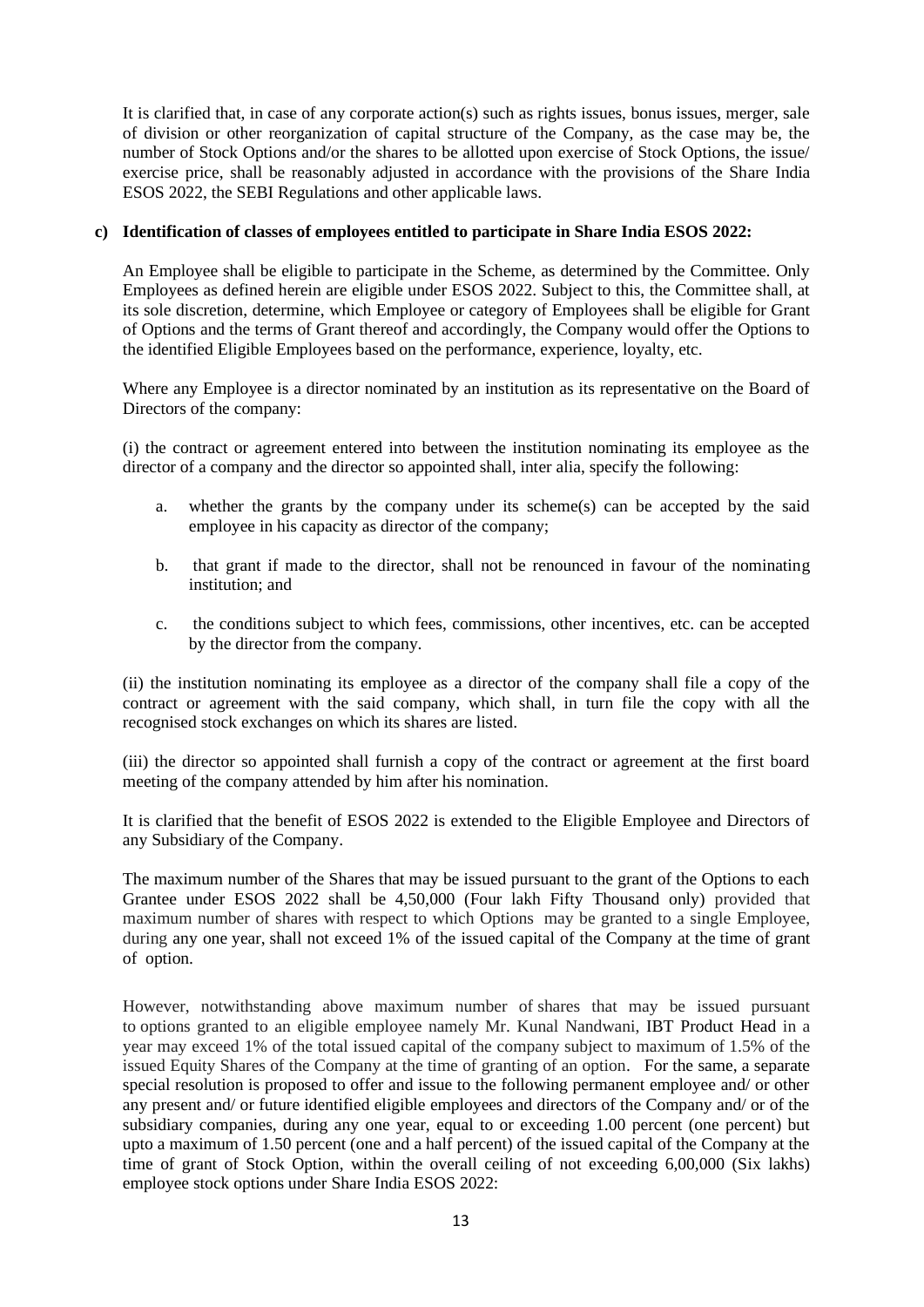| Name               | <b>Designation</b>      |
|--------------------|-------------------------|
| Mr. Kunal Nandwani | <b>IBT</b> Product Head |

The Grant of the Options by the Committee to the Grantee shall be made in writing and communicated to the Grantee. Such a Grant shall state the number of Options offered, the Exercise price and the closing date of accepting the offer.

The definition of Employees for the purpose of ESOS 2022 shall mean:

- **(i)** an employee, who is exclusively working in India or outside India; or
- **(ii)** a director of the company, whether a whole-time director or not, including a non-executive director who is not a promoter or member of the promoter group, but excluding an independent director; or
- **(iii)** an employee as defined in sub-clauses (i) or (ii) above, of a subsidiary (present and/or future), in India or Outside India, but does not include:
	- (a) an employee who is a promoter or a person belonging to the promoter group; or
	- (b) a director who, either himself or through his relative or through any body-corporate, directly or indirectly, holds more than ten per cent of the outstanding equity shares of the company;

### **d) Requirements of vesting and period of vesting:**

Any Grantee who wishes to accept the option grant offer, must deliver an Acceptance Form, prescribed by the Committee from time to time, duly completed as required therein to the Committee on or before the Closing date stated in the Grant letter.

Any Grantee who fails to return the Acceptance Form on or before the Closing date shall, unless the Committee determines otherwise, be deemed to have rejected the offer. Any Acceptance Form received after the Closing date shall not be valid. Upon receipt of a duly completed Acceptance Form from the Grantee in respect of the Grant, the Grantee will become a Participant. The Committee may then issue to the Participant a statement, in such form as it deems appropriate, showing the number of Options, to which the Participant is entitled pursuant to the acceptance of such offer and the number of Shares for which the Participant will be entitled to subscribe pursuant to such Options.

Subject to the terms contained herein, the acceptance of a Grant made to a Grantee, shall conclude a contract between the Grantee and the Company, pursuant to which each Option shall, on such acceptance, be an Unvested Option.

As per SEBI Regulations, there shall be a minimum period of one year between the grant of options and vesting of options. Subject to Participant's continues employment with the Company, the Unvested Options shall vest with the Participant on such date being the date immediately after the date of expiry of one year from the date of acceptance of the Options Granted to such Participant. The date of Vesting may be different in respect of different Options depending upon the different Grants and difference dates of acceptance of such Grant of Options.

### **e) Maximum period within which the Options shall be vested:**

The Unvested Options shall vest on such date being the date immediately after the date of expiry of one year from the date of acceptance of the Options Granted to such Participant.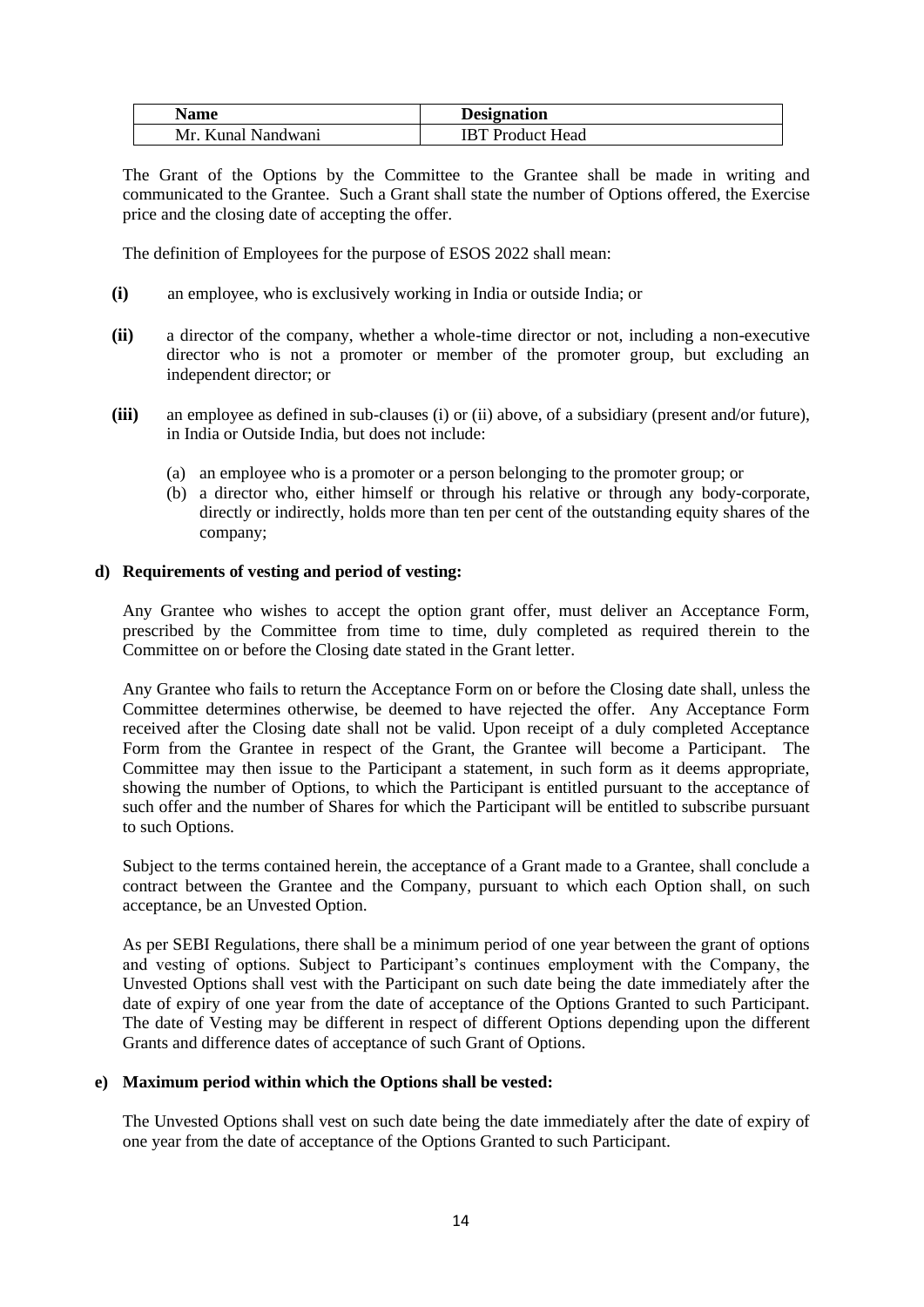#### **f) Exercise price or pricing formula:**

The Exercise Price of the Option shall be Rs. 10/- (Rupees Ten Only) each.

The total Exercise Price shall be paid to the Company in cash upon Exercise of the Options. No amount is payable by the Grantee at the time of acceptance of Grant of Option.

#### **g) Exercise period and the process of Exercise:**

Subject to special provisions relating to the case of death of an employee before exercise of options, the Participant alone can exercise the Vested Option.

The Participant can exercise the Vested Options within the Exercise Period. Such exercise may be of all Vested Options or part of the Vested Options in one or more tranches.

The Exercise Period shall commence from the date of Vesting and expire not later than 6 months from the last Vesting Date. The Exercise Period can be extended only under special circumstances at the discretion of the Committee upon a specific request made by the Participant concerned to this effect.

No fraction of a Vested Option shall be exercisable in its fractional form.

Exercise of the Options shall take place at the time and place designated by the Committee or the Company and by executing such documents as may be required under the Applicable Laws to pass a valid title to the relevant Shares to the Participant, free and clear of any liens, encumbrances and transfer restrictions save for those set out therein.

On Exercise, the Participant can subscribe to the Shares on the full payment of the Exercise price and taxes, if any, required to be deducted by the Company in respect of exercise of the Option, and the Company shall allot the Shares to the Participants after completing the necessary formalities in this regard, or, if requested in writing by the Participant, to the Participant jointly with another person, provided the Committee / Company finds the Exercise form complete and conditions of the Scheme are complied with. Subsequent to allotment, no Participant should seek to sell or otherwise transfer the Shares until there is a confirmation from the Company that the listing procedures with respect to the allotted Shares have been completed.

If the Participant does not Exercise his Vested Options within the time specified for the same, such unexercised, the Options shall lapse.

There shall be no cashless exercise of the Options. Further there shall not be any funding of financing by the Company for Exercise of Options.

#### **Exercise in certain special cases:**

**On death of a Participant:** In the event of death of a Grantee/ Participant while in employment, all the Options granted to him till such date shall vest in the nominee/ legal heir ("Beneficiary") of the deceased Participant. All the Vested Options shall be permitted to be exercised within 1 (one) year from the date of death. However, under no circumstances, Options can be exercised by the Beneficiary beyond the Exercise period.

**On disability of Participant:** In the event of the termination of a Participant's employment with the Company as a result of total or permanent incapacity (i.e., incapacity to engage in work as a result of sickness, mental disability or otherwise or by reason of accident), all the Options granted to him as on the date of permanent incapacitation, shall vest in him on that day. All the vested Options shall be permitted to be exercised within 1 (one) year from the date of termination. However, under no circumstances option can be exercised beyond the Exercise period.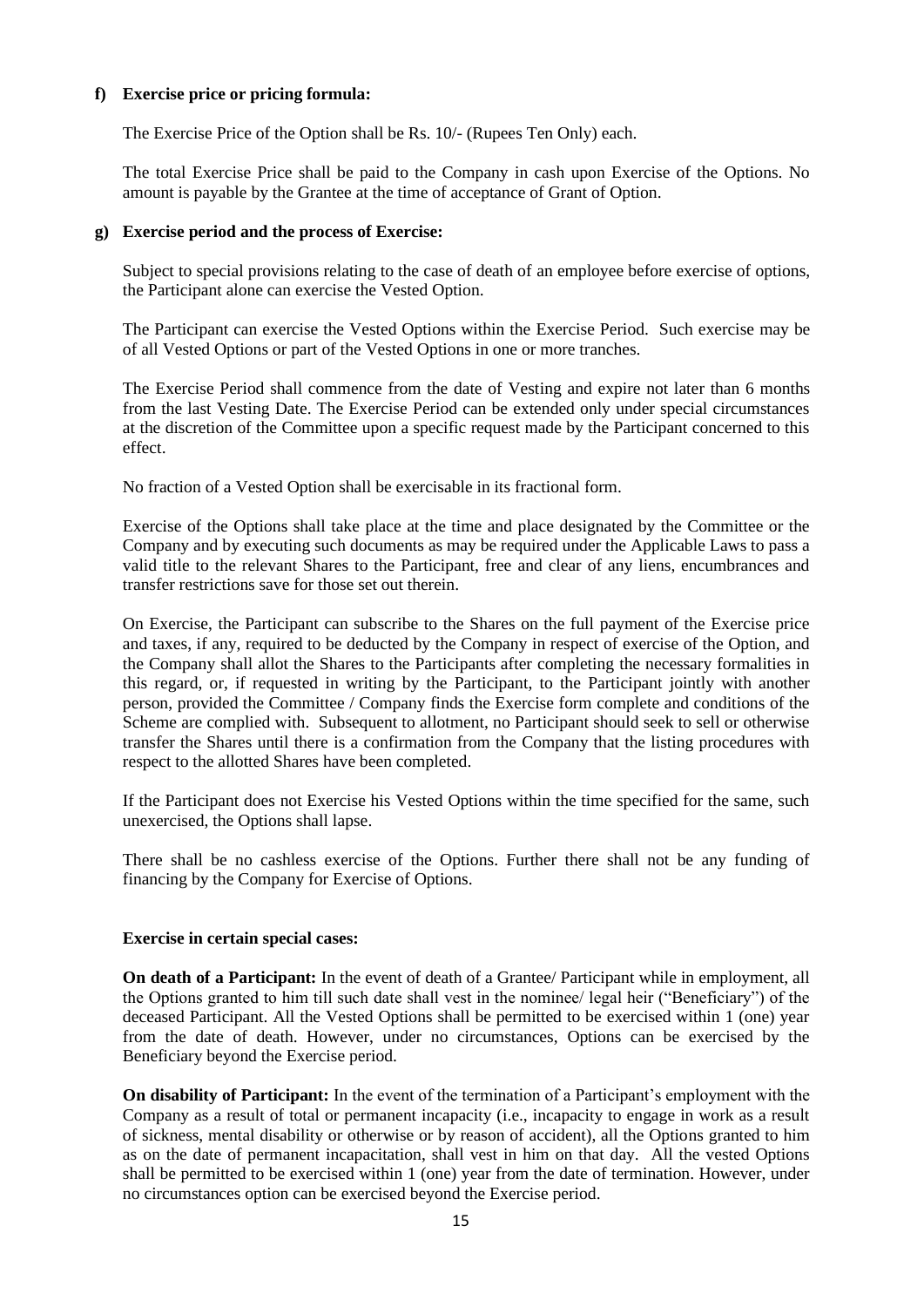**On attainment of Superannuation age:** In case the service of the Participants with the Company is terminated due to retirement on superannuation, all the Unvested Options shall continue to vest as per vesting schedule. All the Vested Options shall be permitted to be exercised within 1 (one) year from the date of termination on retirement. However, under no circumstances the Vested options can be exercised beyond the exercise period.

**Termination with cause:** In case the termination of employment of a Participant with the Company is with cause (i.e., negligence, fraud, professional misconduct, moral turpitude etc), his/ her Options (Vested as well as Unvested) shall lapse on the Termination Date.

**Other termination:** In case the service of the Participant with the Company is terminated due to resignation of the Participant from the Company or otherwise, all the Vested Options as on that date shall be permitted to be exercised within six months from the date of termination or before the expiry of the Exercise period, whichever is earlier. All Unvested Options on the date of termination shall lapse.

Long Leave: Long leave of the Participant shall not have any effect on the Scheme as applicable to the Participant. However, in case the employee goes on long leave of over 6 months during the vesting period, then the Committee reserves the right to extend the vesting period by a period not exceeding the leave period.

**Removal of Director:** In case of the participant is a director of the Company, in the event of his removal as a director with the Company for any reason, including vacation of office, not being reappointed, other than death, permanent incapacity, resignation and superannuation, he may, within 6 months after the date of termination, exercise his Vested Options as on the date of such termination. The Unvested Options of the Grantee as on the date of such termination shall lapse. Special provisions shall apply in case of termination of directorship on account of death, permanent incapacity, resignation and superannuation, as mentioned above. However, re-appointment of Directors upon retirement by rotation shall be deemed to be continuity in tenure for the above purposes.

**Transfer of Employee:** In the event that an Employee, who has been Granted benefits under the Scheme, is transferred or deputed to an associate company prior to vesting or exercise, the vesting and exercise as per the terms of grant shall continue in case of such transferred or deputed employee even after the transfer or deputation. In the event that an Employee who has been granted benefits under the Scheme, is transferred pursuant to scheme of arrangement, amalgamation, merger or demerger or continued in the existing company, prior to the vesting or exercise, the treatment of options in such case shall be specified in such scheme of arrangement, amalgamation, merger or demerger provided that such treatment shall not be prejudicial to the interest of the employee.

### **h) Appraisal process for determining the eligibility of employees for the Scheme:**

The Committee may, on such dates as it shall determine, Grant to such Eligible Employees as it selects, Options of the Company in accordance with the terms and conditions of the Scheme for the time being in force. The Committee shall follow the following broad guidelines in selection of the eligible employees and the quantum of option to be granted to them:

- a. present grade and compensation structure of the employee
- b. performance of the employee
- c. length of service of the employee
- d. exceptional contribution made by the employee
- e. integrity and behaviour of the employee
- f. such other parameters as it may decide.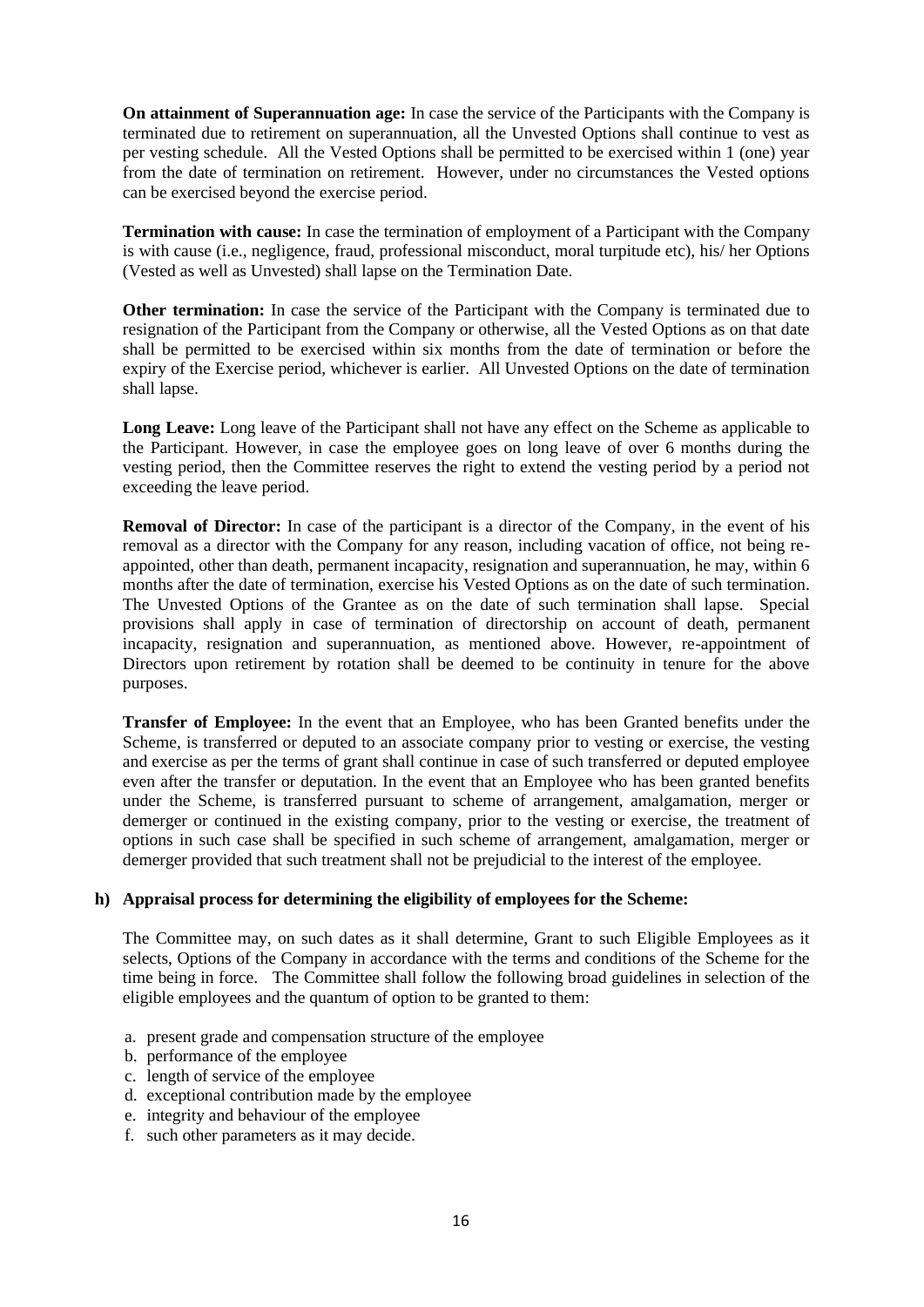### **i) Maximum number of Options to be issued per employee and in aggregate:**

The aggregate number of the Options that may be granted under Share India Employees Stock Option Scheme 2022 shall not exceed 6,00,000 (six lakhs) options, exercisable into equal number of equity shares of face value of Rs. 10/- (Rupees Ten) each fully paid-up of the Company.

The maximum number of options that may granted to each grantee under Share India Employees Stock Option Scheme 2022 shall be 4,50,000 (Four lakh Fifty Thousand only) options, exercisable into equal number of equity shares of face value of Rs. 10/- (Rupees Ten) each fully paid-up of the Company, provided that maximum number of shares with respect to which Options may be granted to a single Employee, during any one year, shall not exceed 1% of the issued capital of the Company at the time of grant of option.

However, notwithstanding above maximum number of shares that may be issued pursuant to options granted to an eligible employee namely Mr. Kunal Nandwani, IBT Product Head in a year may exceed to 1% of the total issued capital of the company subject to maximum of 1.5% of the issued Equity Shares of the Company at the time of granting of an option.

### **j) Maximum quantum of benefits to be provided per employee under Share India ESOS 2022:**

The maximum quantum of benefits underlying the Options granted to an eligible employee shall be equal to the appreciation in the value of the Company's equity shares determined as on the date of exercise of Options, on the basis of difference between the Option Exercise Price and the Market Price of the Equity Shares on the exercise date.

### **k) Whether the Scheme is to be implemented and administered directly by the Company or through a Trust:**

It is clarified that ESOS 2022 is not proposed to be implemented through Trust. There won't be any secondary market acquisition for the purpose of implementation of the Scheme. The Scheme will be implemented directly by the Company.

### **l) Whether the Scheme involves new issue of shares by the Company or secondary acquisition by the Trust or both:**

Implementation of the Scheme would involve new issue of equity shares. There won't be any secondary market acquisition for the purpose of implementation of the Scheme.

### **m) The amount of loan to be provided for implementation of the Scheme by the Company to the Trust, its tenure, utilization, repayment terms, etc.:**

There shall not be any funding of financing by the Company for Exercise of Options. Accordingly, no amount of loan to be provided for implementation of ESOS 2022.

### **n) Maximum percentage of secondary acquisition (subject to limits specified under the regulations) that can be made by the Trust for the purposes of the Scheme:**

There won't be any secondary market acquisition for the purpose of implementation of the Scheme.

### **o) A statement to the effect that the company shall conform to the accounting policies specified in regulation 15 of the SEBI Regulations:**

The Company shall conform to the accounting policies as specified in Regulation 15 of the Securities and Exchange Board of India (Share Based Employee Benefits & Sweat Equity) Regulations, 2021and other applicable provisions.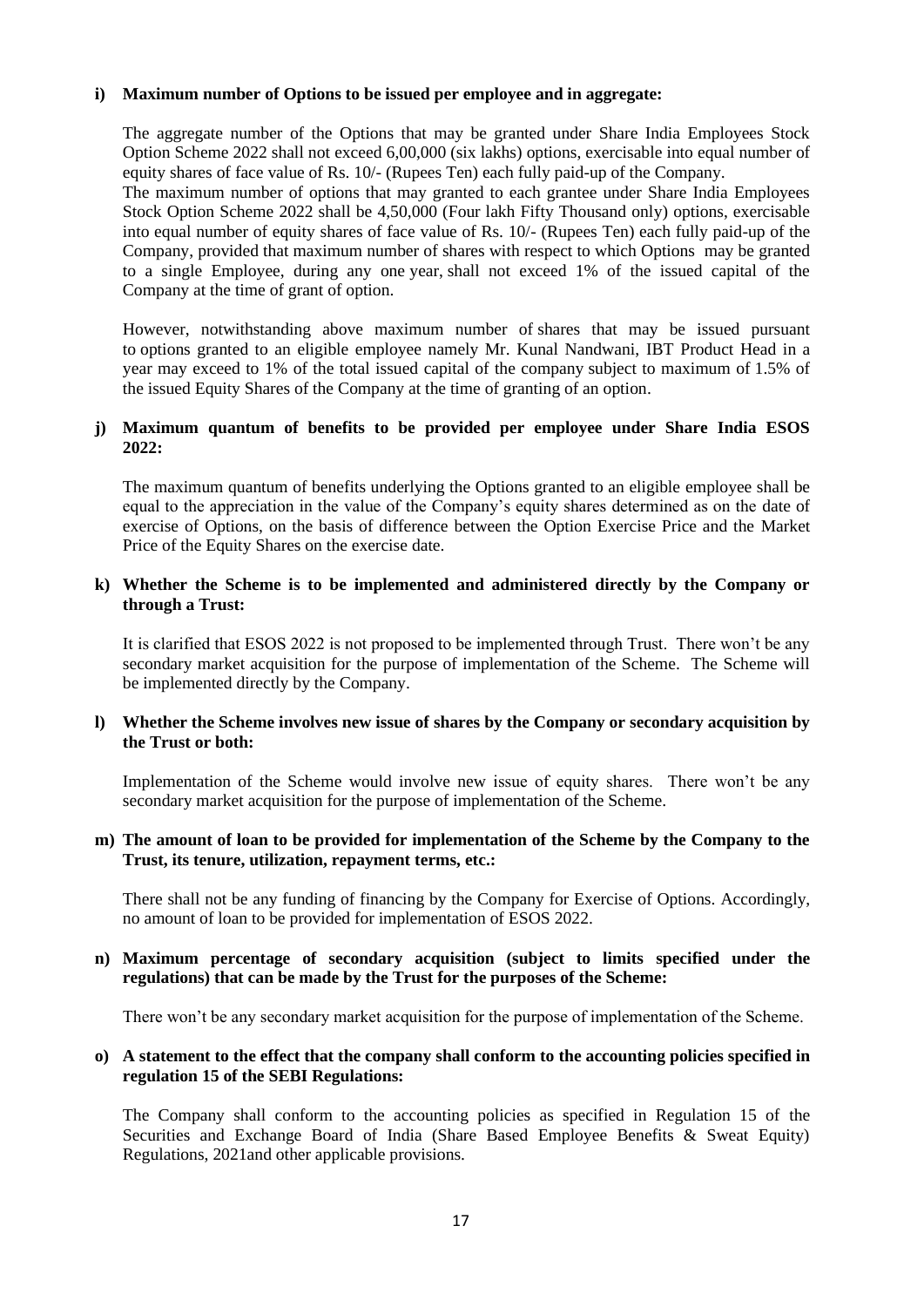The Company shall follow the requirements including the disclosure requirements of the Accounting Standards prescribed by the Central Government in terms of section 133 of the Companies Act, 2013 (18 of 2013) including any 'Guidance Note on Accounting for employee share-based Payments' issued in that regard from time to time.

### **p) Method of valuing the Options:**

The Company shall use the Intrinsic Value method for valuation of the Options. The Company shall follow the 'Guidance Note on Accounting for Employee Share-based Payments' and/or any relevant Accounting Standards as may be prescribed by the Institute of Chartered Accountants of India from time to time, including the disclosure requirements prescribed therein

# **q) Statement with regard to Disclosure in Directors' Report:**

As the Company has opted for expensing of share-based employee benefits using the intrinsic value, it is confirmed that the difference between the employee compensation cost so computed and the employee compensation cost that shall have been recognized if it had used the fair value, shall be disclosed in the Directors' Report and the impact of this difference on profits and on earnings per share ("EPS") of the Company shall also be disclosed in the Directors' Report.

# **r) Lock-in period and transferability:**

There shall be a minimum vesting period of one year between grant and vesting.

Options Granted to an Employee shall not be transferable to any person. Subject to special provisions relating to the case of death of an employee before exercise of options (as mentioned above), no person, other than the Participant, shall be entitled to the benefit arising out of under ESOS 2022. It is also clarified that the stock options granted under the ESOS 2022 shall not be pledged, hypothecated, mortgaged or otherwise alienated in any manner.

There would not be any lock-in period for the shares issued consequent upon exercising the options under the ESOS 2022.

# **s) Terms & conditions for buyback, if any, of specified securities covered under these regulations.**

There is no buyback arrangement or commitment by the Company in respect of any Shares or Securities issued/ allotted under ESOS 2022.

### **t) Other Terms**

The Board of Directors shall have the absolute authority to vary or modify the terms of the ESOS 2022, subject to the SEBI Regulations and other applicable laws, from time to time. The Options to be granted under the ESOS 2022 shall not be treated as an offer or invitation made to public for subscription of securities of the Company.

Consent of the shareholders is required by way of a special resolution pursuant to Section  $62(1)(b)$ of the Companies Act, 2013 and the SEBI Regulations. As per Regulation 6 of the Securities and Exchange Board of India (Share Based Employee Benefits & Sweat Equity) Regulations, 2021, separate special resolution is required to be passed if the benefits of an employee stock option scheme are to be extended to employees of the subsidiary company(ies). Further separate Special resolution is also required in case the Scheme provided for grant of option to identified employees, during any one year, equal to or exceeding one percent of the issued capital (excluding outstanding warrants and conversions) of the company at the time of grant of option.